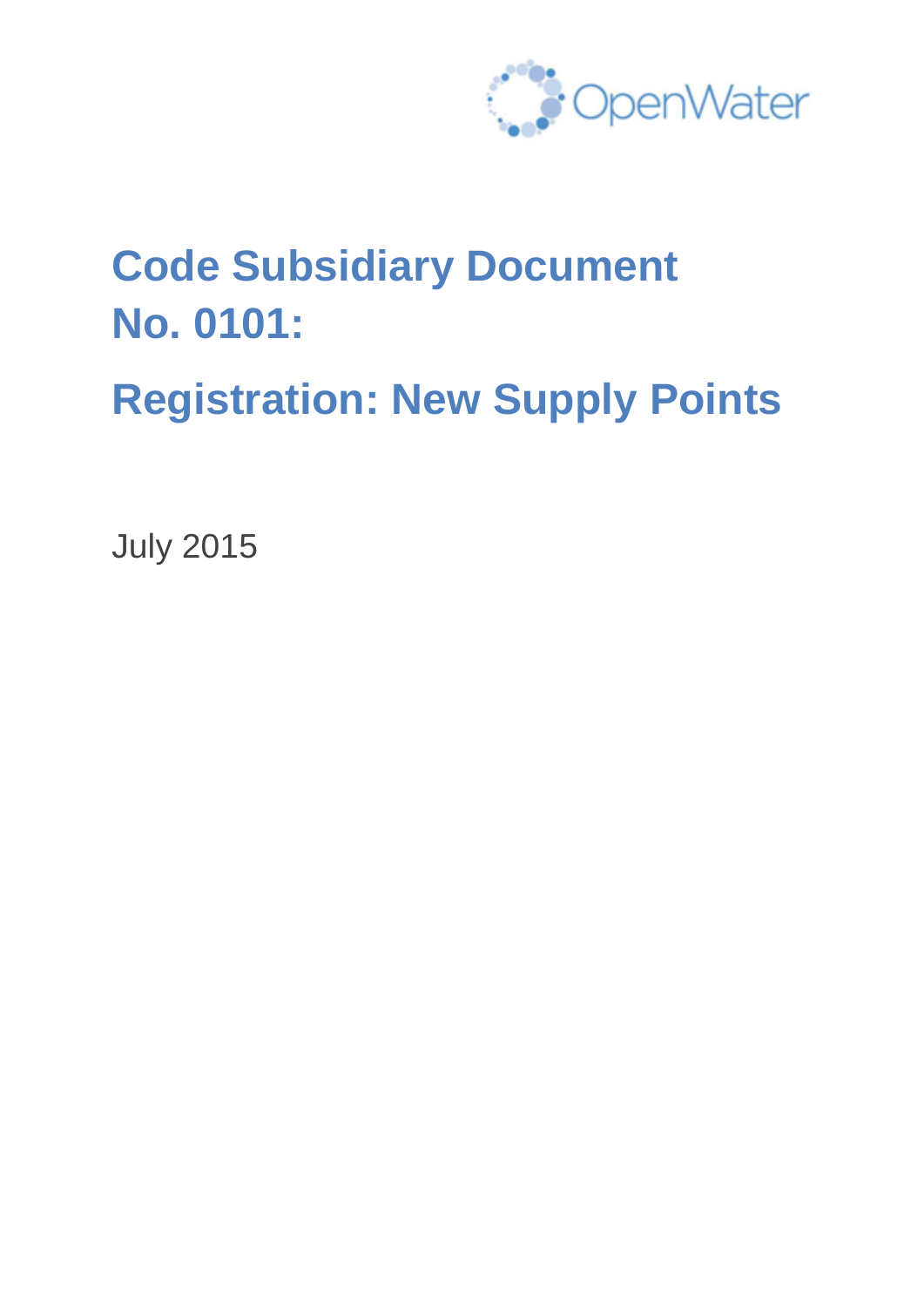

# Change History

| <b>Version</b><br><b>Number</b> | Date of<br><b>Issue</b> | <b>Reason For Change</b>                    | <b>Change Control</b><br><b>Reference</b> | <b>Sections</b><br><b>Affected</b> |
|---------------------------------|-------------------------|---------------------------------------------|-------------------------------------------|------------------------------------|
| Draft 20141107                  | 07 Nov 2014             | For industry<br>workshops 12/13 Nov<br>2014 |                                           |                                    |
| Draft 20141211                  | 11 Dec 2014             | For industry<br>consultation                |                                           |                                    |
| 20150511                        | 11 May 2015             | For industry<br>consultation                |                                           |                                    |
| 20150714                        | 14 July 2015            | For pre-vendor MAP                          |                                           |                                    |
| <b>ICP</b><br>Housekeeping      | 25 August<br>2015       | Non-material<br>housekeeping<br>changes     | ICP/WRC/CP001                             | All                                |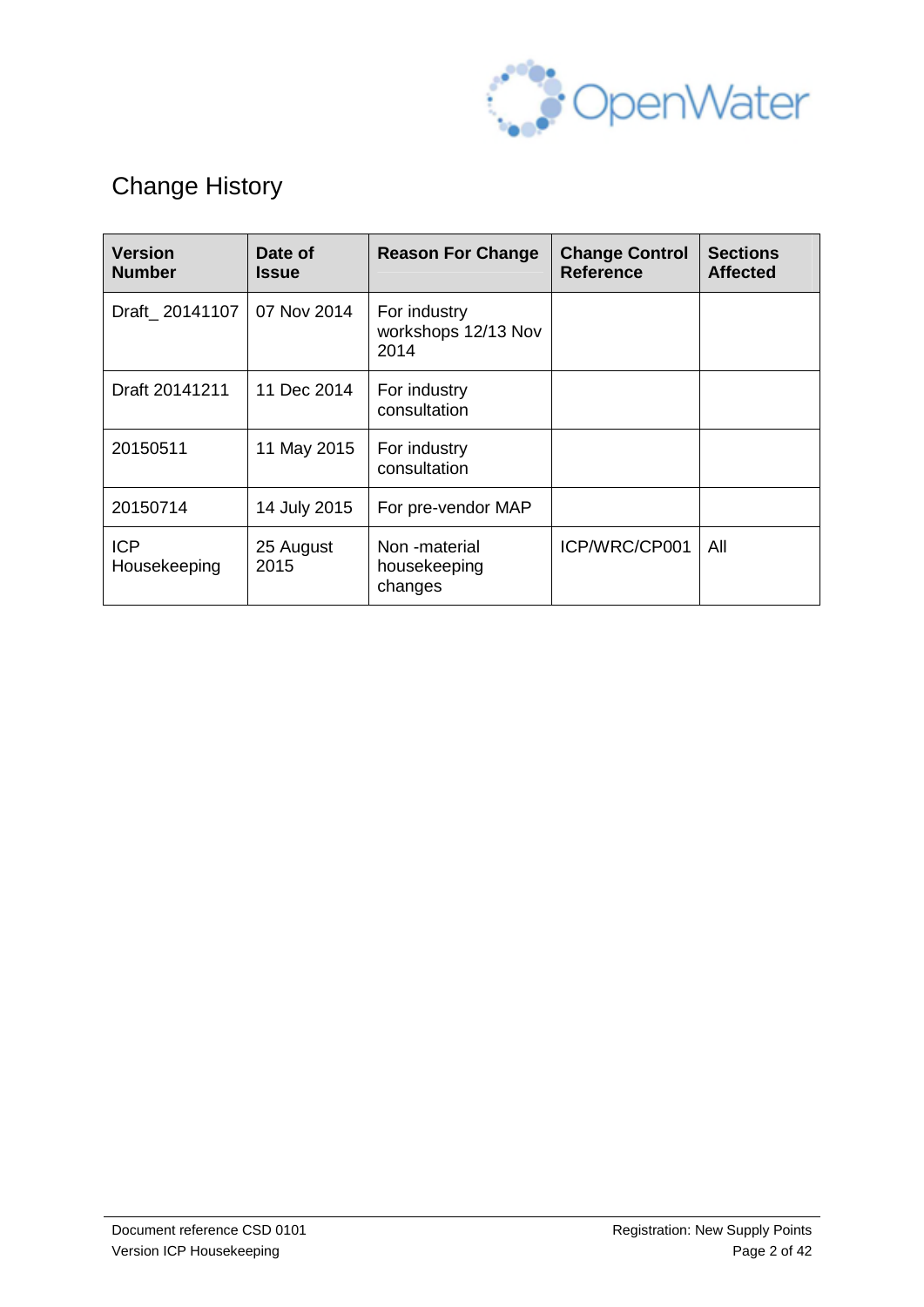

### **Table of Contents**

| 1 <sub>r</sub> |     |                                                                          |  |  |  |  |  |
|----------------|-----|--------------------------------------------------------------------------|--|--|--|--|--|
|                | 1.1 |                                                                          |  |  |  |  |  |
|                | 1.2 |                                                                          |  |  |  |  |  |
|                | 1.3 |                                                                          |  |  |  |  |  |
|                | 1.4 |                                                                          |  |  |  |  |  |
| 2.             |     |                                                                          |  |  |  |  |  |
|                | 2.1 |                                                                          |  |  |  |  |  |
|                | 2.2 |                                                                          |  |  |  |  |  |
| 3.             |     | Monitoring, reporting, correcting and completing the Registration of New |  |  |  |  |  |
|                | 3.1 |                                                                          |  |  |  |  |  |
|                | 3.2 | Correcting and completing the Registration of New Supply Points 25       |  |  |  |  |  |
| 4.             |     |                                                                          |  |  |  |  |  |
| 5.             |     |                                                                          |  |  |  |  |  |
| А.             |     |                                                                          |  |  |  |  |  |
|                | A.1 |                                                                          |  |  |  |  |  |
|                | A.2 |                                                                          |  |  |  |  |  |
| <b>B.</b>      |     |                                                                          |  |  |  |  |  |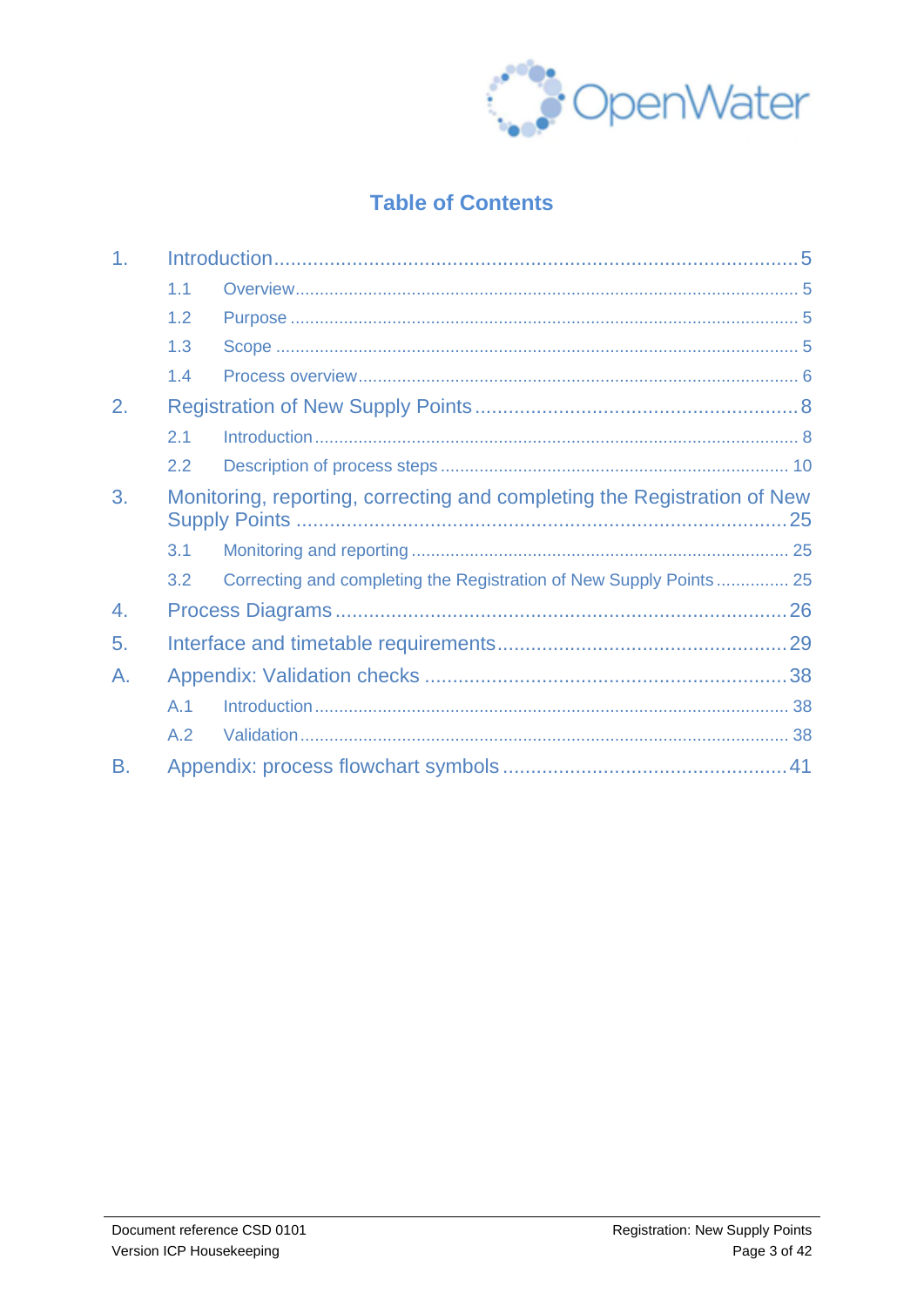

### **Definitions**

Unless expressly stated otherwise, for the purposes of this CSD:

- (a) terms defined in the Wholesale-Retail Code Part 1 (Objectives, Principles and Definitions) shall apply; and
- (b) capitalised terms relating to the titles of Data Items or Data Transactions described in CSD 0301 (Data Catalogue) shall have the meaning attributed therein.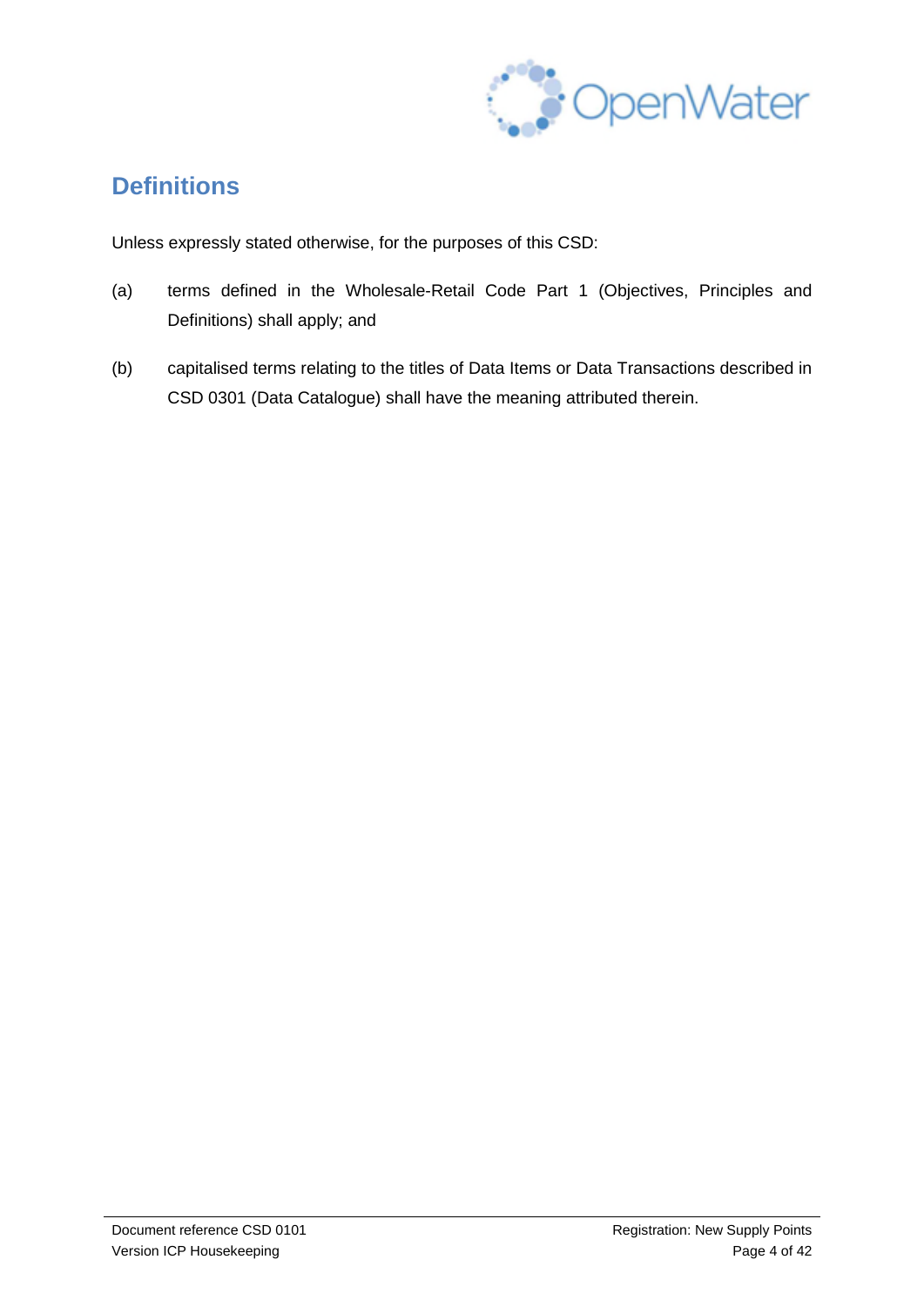

### **1. Introduction**

### **1.1 Overview**

- 1.1.1 It is essential to manage the timely Registration of New Supply Points with the Market Operator. The relevant information must reach the Market Operator in good time to ensure that:
	- (a) the Market Operator can create a SPID;
	- (b) the Partial Registration Application can be submitted by the Retailer;
	- (c) meter(s) information and the Initial Read(s) can be notified;
	- (d) Service Components can be notified so that Primary Charges can commence from the appropriate date;
	- (e) the Wholesaler can confirm the date of connection; and
	- (f) other required information can be provided by the Wholesaler and Retailer as relevant.
- 1.1.2 The Registration of a New Supply Point is triggered by the Wholesaler submitting a new SPID request to the Market Operator in accordance with the Operational Terms Parts A or C.

### **1.2 Purpose**

1.2.1 This CSD describes the process to be followed in order to Register New Supply Points, from the point of the Wholesaler's submission of the request for a SPID in accordance with the Operational Terms Parts A or C, through the Market Operator creating the new SPID and the Retailer submitting a Partial Registration Application, before the necessary SPID Data is completed by the Wholesaler and Retailer as relevant and the SPID becomes Tradable.

### **1.3 Scope**

1.3.1 This CSD describes the process for the Registration of New Supply Points required: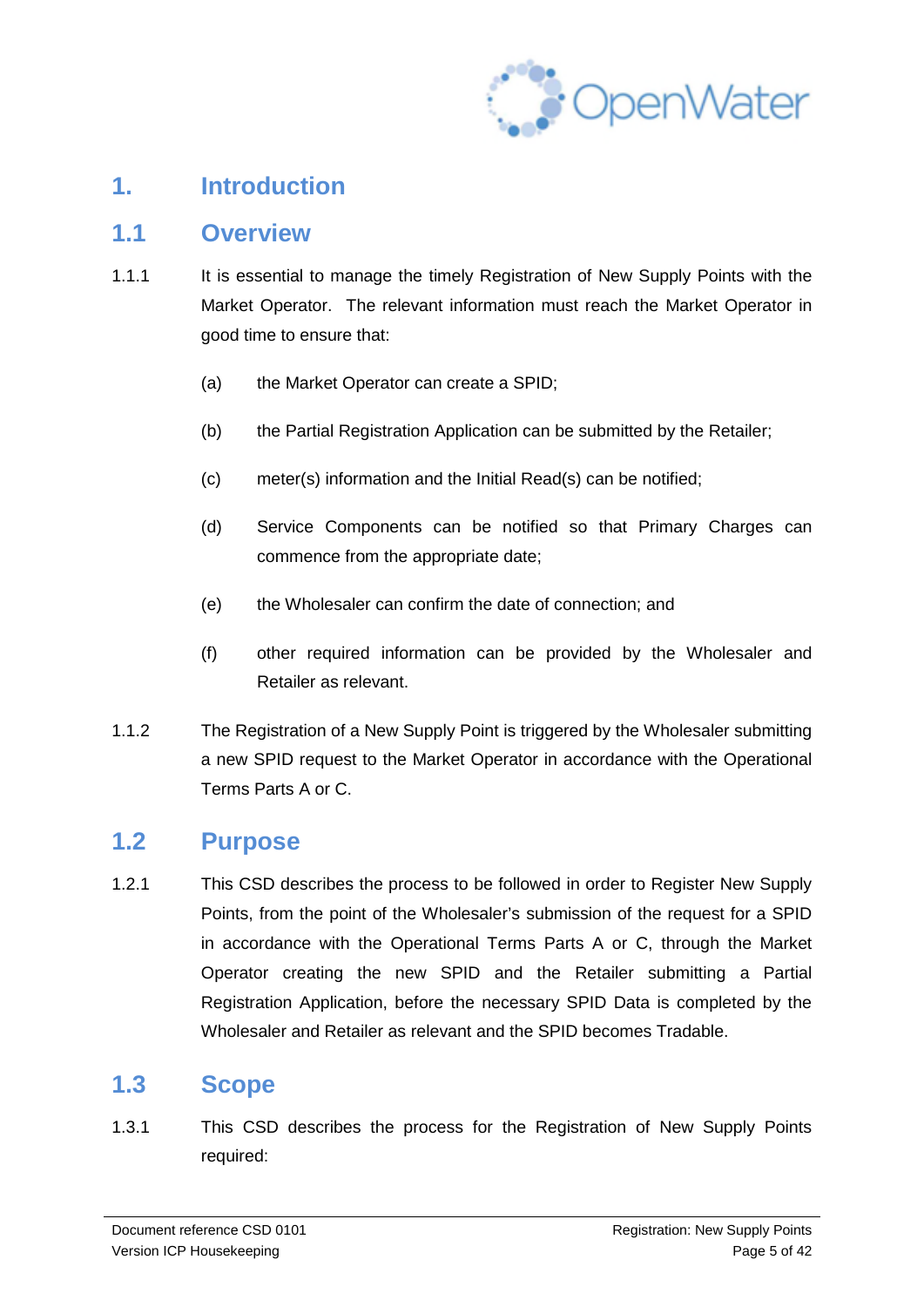

- (a) for new connections;
- (b) due to Entry Change of Use (for example due to splitting of a single Eligible Premises into two Eligible Premises, or the conversion of a Household Premises into an Eligible Premises); and
- (c) due to Gap Sites being Registered.

### **1.4 Process overview**

- 1.4.1 The guiding principles for this process are as follows:
	- (a) each New Supply Point is always Registered individually by the Wholesaler, so the Water Services Wholesaler will always register the new Water Services Supply Point and the Sewerage Services Wholesaler will always register the new Sewerage Services Supply Point at an Eligible Premises;
	- (b) if a SPID of the other Service Category already exists at an Eligible Premises or is in the process of being Registered, the Wholesaler Registering the New Supply Point must provide information to the Market Operator to allow the SPID at the New Supply Point to be paired with the SPID of the other Service Category which either already exists or is in the process of being Registered;
	- (c) the Wholesaler Registering the New Supply Point must provide information to allow the Market Operator to confirm provision of any services of the other Service Category with the Other Wholesaler, if no SPID of the other Service Category already exists or is in the process of being Registered; and
	- (d) both the Water Services Supply Point and the Sewerage Services Supply Point will become Tradable independent of each other, and Primary Charges will be applicable from their respective individual Supply Point Effective From Date.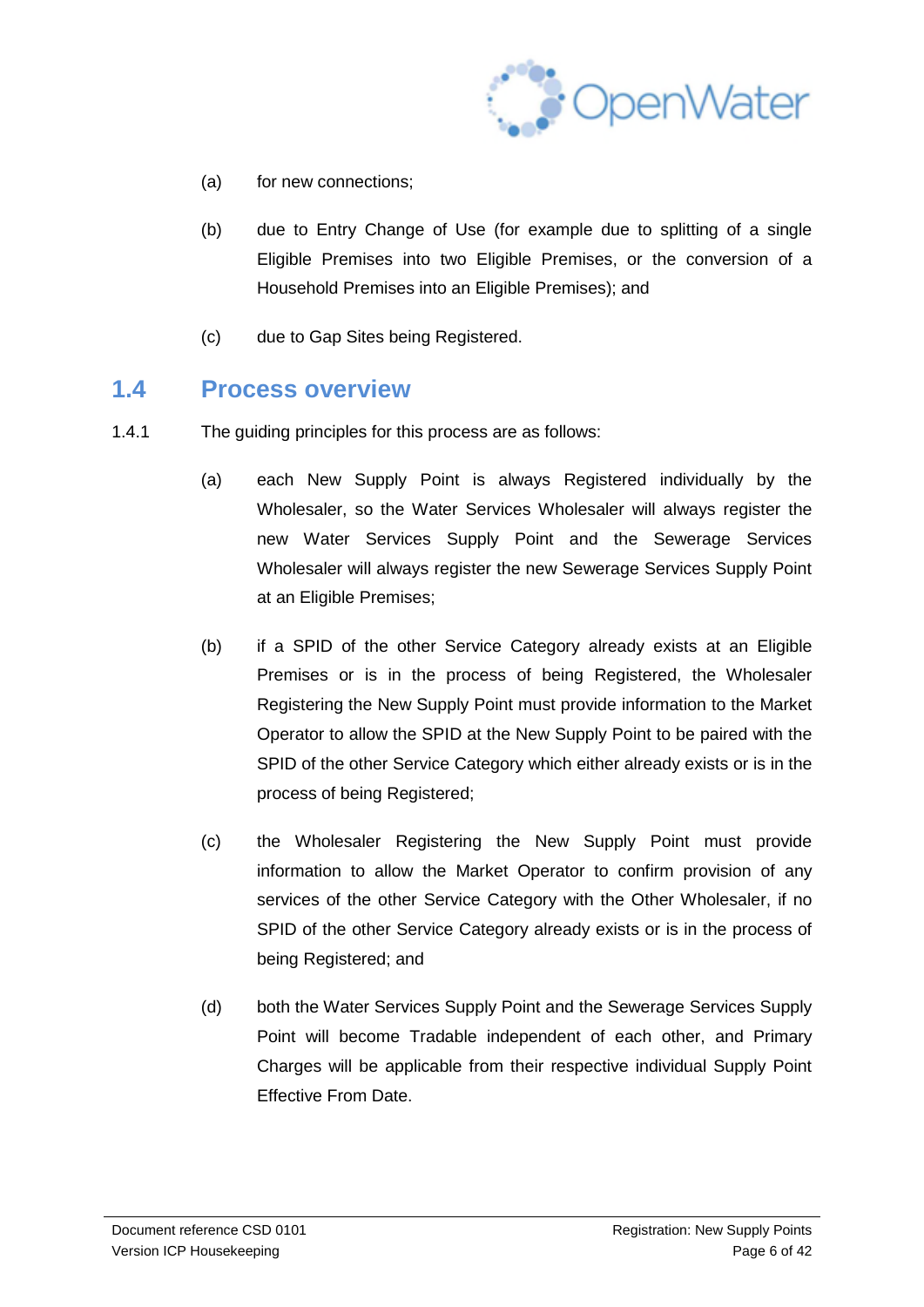

- 1.4.2 The process descriptions should be read in conjunction with the process diagram in Section 4 and the interface and timetable requirements in Section 5. The step references appear beside each action or decision symbol in the process diagram. References shown thus T101.W relate to the associated Data Transaction, as set out in the CSD 0301 (Data Catalogue).
- 1.4.3 Where the process describes notifying other relevant Trading Parties, the following applies:
	- (a) where the Wholesaler and the Other Wholesaler is the same Trading Party, only one (1) notifying Data Transaction is sent to the Wholesaler by the Market Operator;
	- (b) where the Retailer and the Other Retailer is the same Trading Party, only one (1) notifying Data Transaction is sent to the Retailer by the Market Operator; and
	- (c) where a SPID is not paired, there is no Other Wholesaler or Other Retailer, so no notifications are sent to such Trading Parties.
- 1.4.4 The Market Operator responds to all Data Transactions submitted by Trading Parties with a T109.M (Accept or Reject). The T109.M notifies either rejection of the Data Transaction submitted or acceptance of the Data Transaction submitted. If the Data Transaction is rejected an appropriate error code is provided in the T109.M. If the Data Transaction is accepted and the Market Operator needs to provide additional information back to the Trading Party, it will send the relevant information in a different Data Transaction in addition to the T109.M sent to notify acceptance. For simplicity of presentation, the T109.M may not be identified explicitly in the process steps, process diagrams and interface and timetable requirements.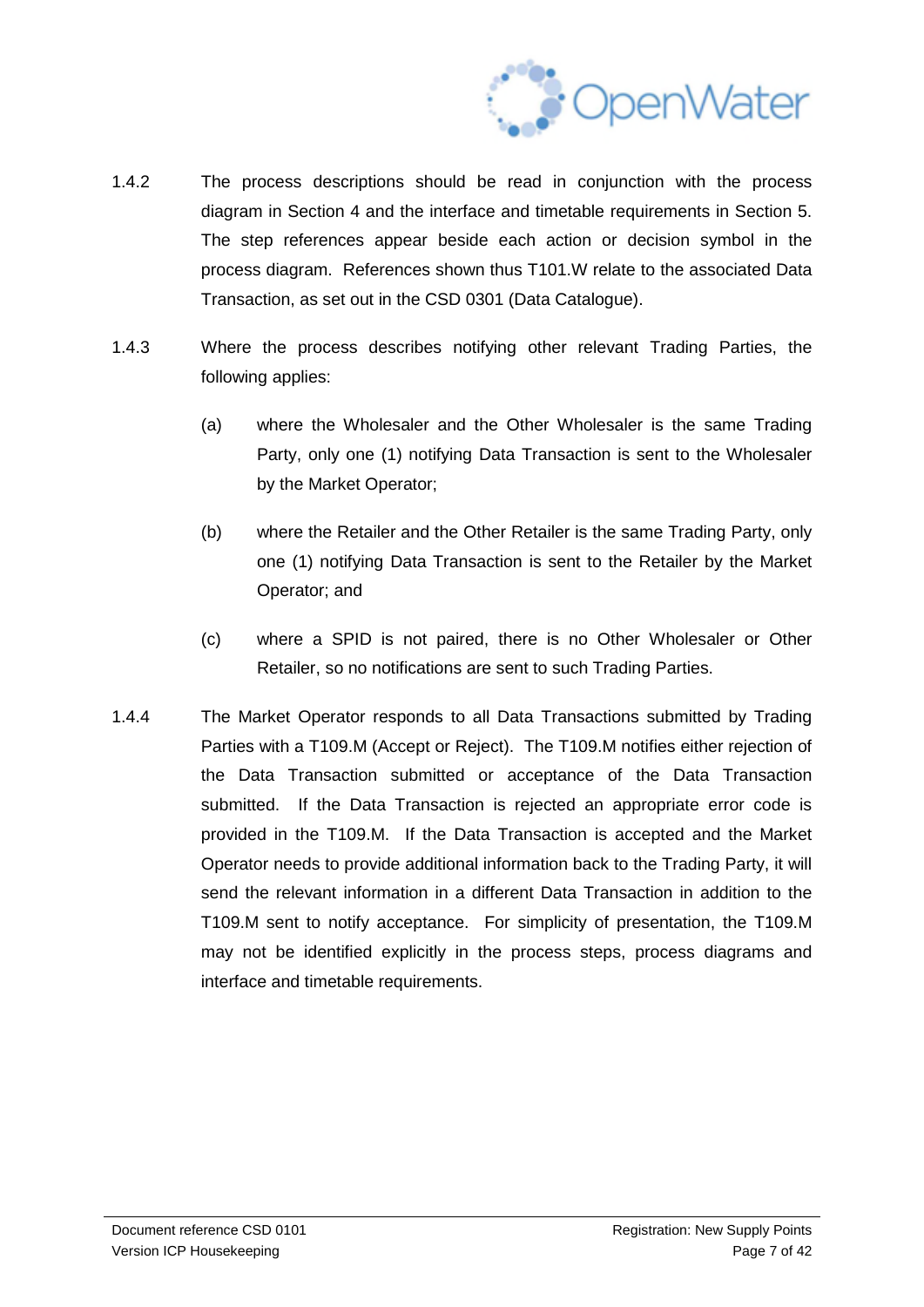

### **2. Registration of New Supply Points**

### **2.1 Introduction**

- 2.1.1 Parts A and C of the Operational Terms set out the steps to be followed by the Wholesaler and the Retailer leading up to the Registration of New Supply Points. This section sets out the process that the Wholesaler, Retailer and the Market Operator will follow in respect of the Registration of a New Supply Point.
- 2.1.2 For the avoidance of doubt, if a Wholesaler either adds a new Service Component to an existing Supply Point which is Registered to that Wholesaler, or adds another meter to an existing Supply Point which is Registered to that Wholesaler, then a New Supply Point shall not be Registered; rather additions shall be made to the existing Supply Point in accordance with CSD 0104 (Maintain SPID Data).
- 2.1.3 The guiding principles for this process are as follows:
	- (a) the Wholesaler shall submit the request for the new SPID;
	- (b) the Wholesaler shall provide the Market Operator with the necessary SPID Data in respect of the Service Components applicable at the SPID. The possible Service Components are detailed in CSD 0207 (Charge Calculation, Allocation and Aggregation) and CSD 0301 (Data Catalogue);
	- (c) the Wholesaler shall provide the Market Operator with Tariff details for all Service Components present at the Supply Point;
	- (d) the Wholesaler shall provide the Market Operator with details in respect of any Special Agreement applicable at each Service Component at the Supply Point;
	- (e) the Wholesaler shall provide the Market Operator with the necessary meter details and Initial Read for Metered Service Components for all relevant types of meter installed in relation to the Supply Point;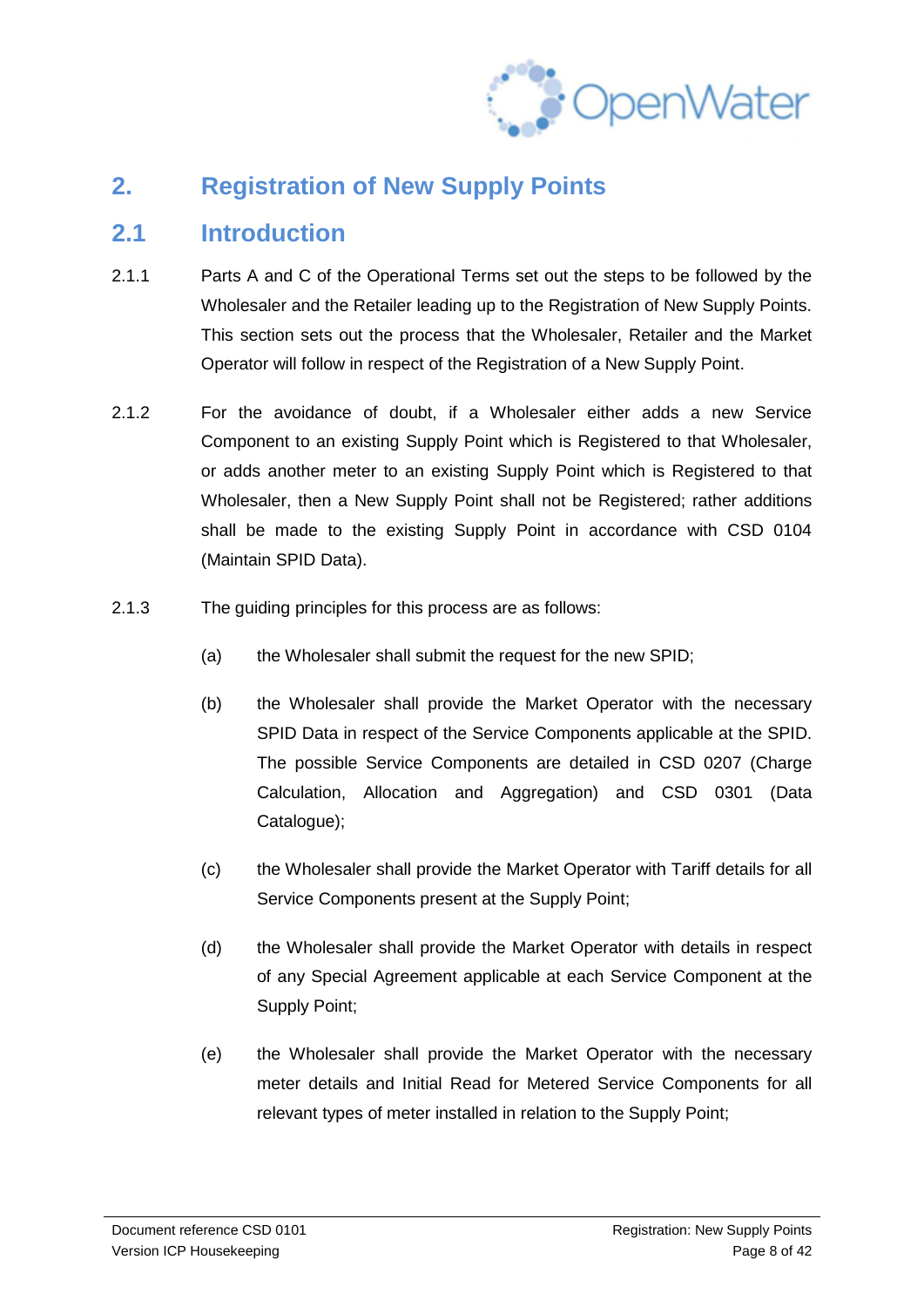

- (f) the Retailer should submit the Yearly Volume Estimate for a Metered Service Component;
- (g) the Wholesaler shall provide the Market Operator with relevant details required for Assessed or Unmeasured Service Components (e.g. Assessed Volumetric Rate, Water Chargeable Meter Size);
- (h) in the event that Trade Effluent Service Components are required, the Wholesaler shall provide the Market Operator with the Trade Effluent data in accordance with CSD 0206 (Trade Effluent Processes);
- (i) in the event that a meter installed at the Supply Point is in a Meter Network, the Wholesaler shall provide the Market Operator with the Meter Network data;
- (j) during the period of the partial Registration, the Retailer shall provide the Market Operator with SPID Data for which they are the Data Owner (e.g. Customer Name, Customer Classification, SIC Code, Customer Banner Name, Billing Address);
- (k) during the period of the partial Registration, the Wholesaler shall provide the Market Operator with the SPID Data for which they are the Data Owner (e.g. Landlord SPID relationship);
- (l) the Wholesaler shall provide the Market Operator with the Supply Point Effective From Date;
- (m) following each data submission, the Market Operator will check if sufficient data has been provided to allow the SPID to become Tradable, and will make the SPID Tradable as soon as this is the case; and
- (n) in all cases the Market Operator will notify the relevant Trading Parties of the data provided to it by the Wholesaler and Retailer.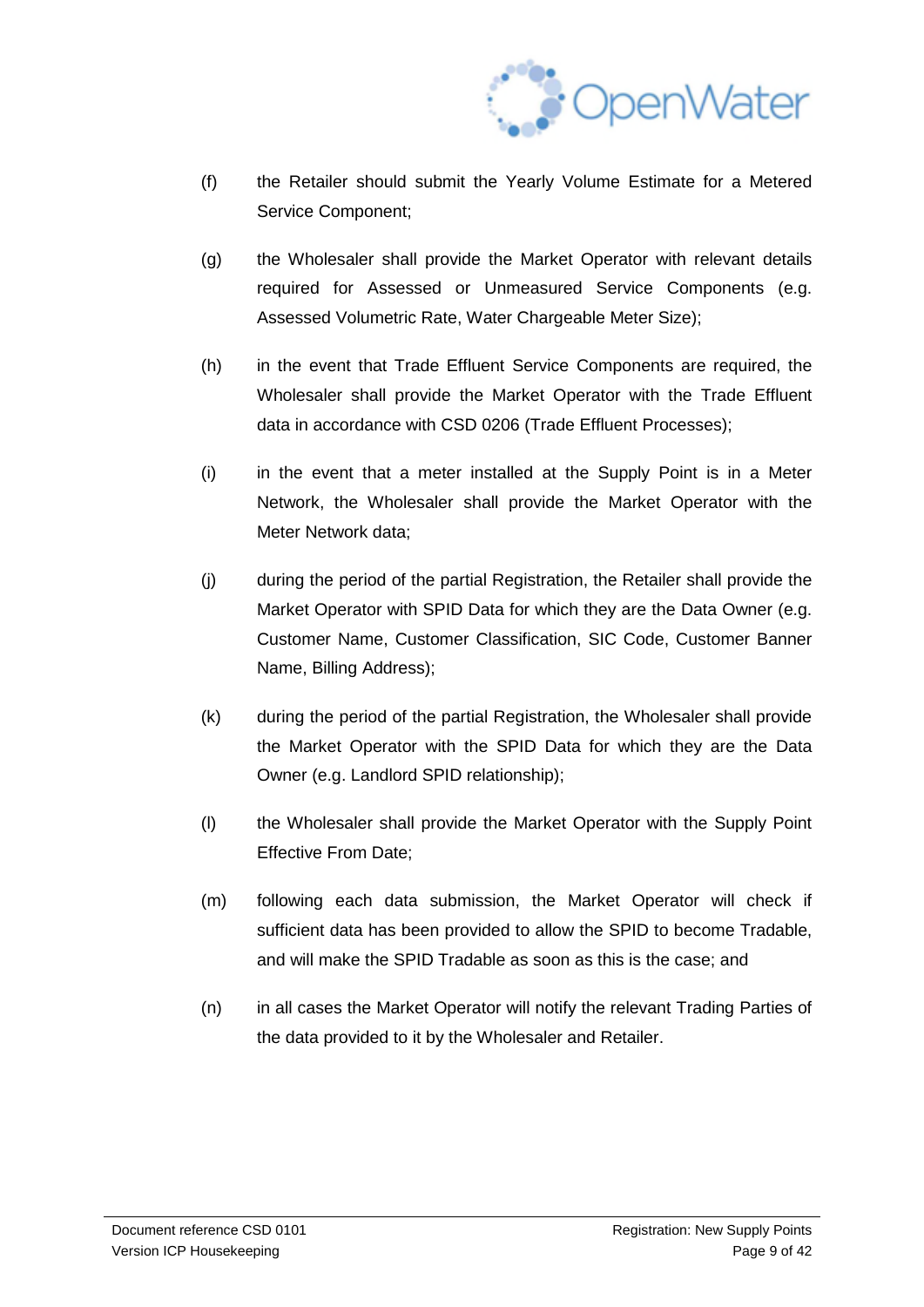

### **2.2 Description of process steps**

#### **Step a: Submit new SPID request**

- 2.2.1 The Wholesaler shall issue a request for a new SPID, using Data Transaction T101.W (Request New SPID).
- 2.2.2 The T101.W (Request New SPID) shall include:
	- (a) confirmation of whether the New Supply Point relates to Water Services or Sewerage Services;
	- (b) the Supply Point address, as known to the Wholesaler at the time;
	- (c) confirmation of the type of connection, being either new connection, Gap Site, or Entry Change of Use; and
	- (d) identification of the Retailer where this is known.
- 2.2.3 Where the New Supply Point relates to a Service Category at an Eligible Premises that is not Registered as receiving that Service Category and a Supply Point of the other Service Category at the Eligible Premises is already Registered or in the process of being Registered, the T101.W (Request New SPID) shall identify the Other Wholesaler and include at least one of the following to ensure that the Supply Points can be paired:
	- (a) the SPID for the other Service Category; or
	- (b) a Pairing Reference Data Item provided by the Wholesaler, which is common to both the New Supply Point and the Supply Point of the other Service Category which is in the process of being Registered. Where no Pairing Reference is provided, a reason must be given.
- 2.2.4 The T101.W (Request New SPID) shall also include the VOA BA Reference, or the reason for not providing the VOA BA Reference, or it not being unique, or it being different from the VOA BA Reference of the other SPID in the pair if one has been identified; and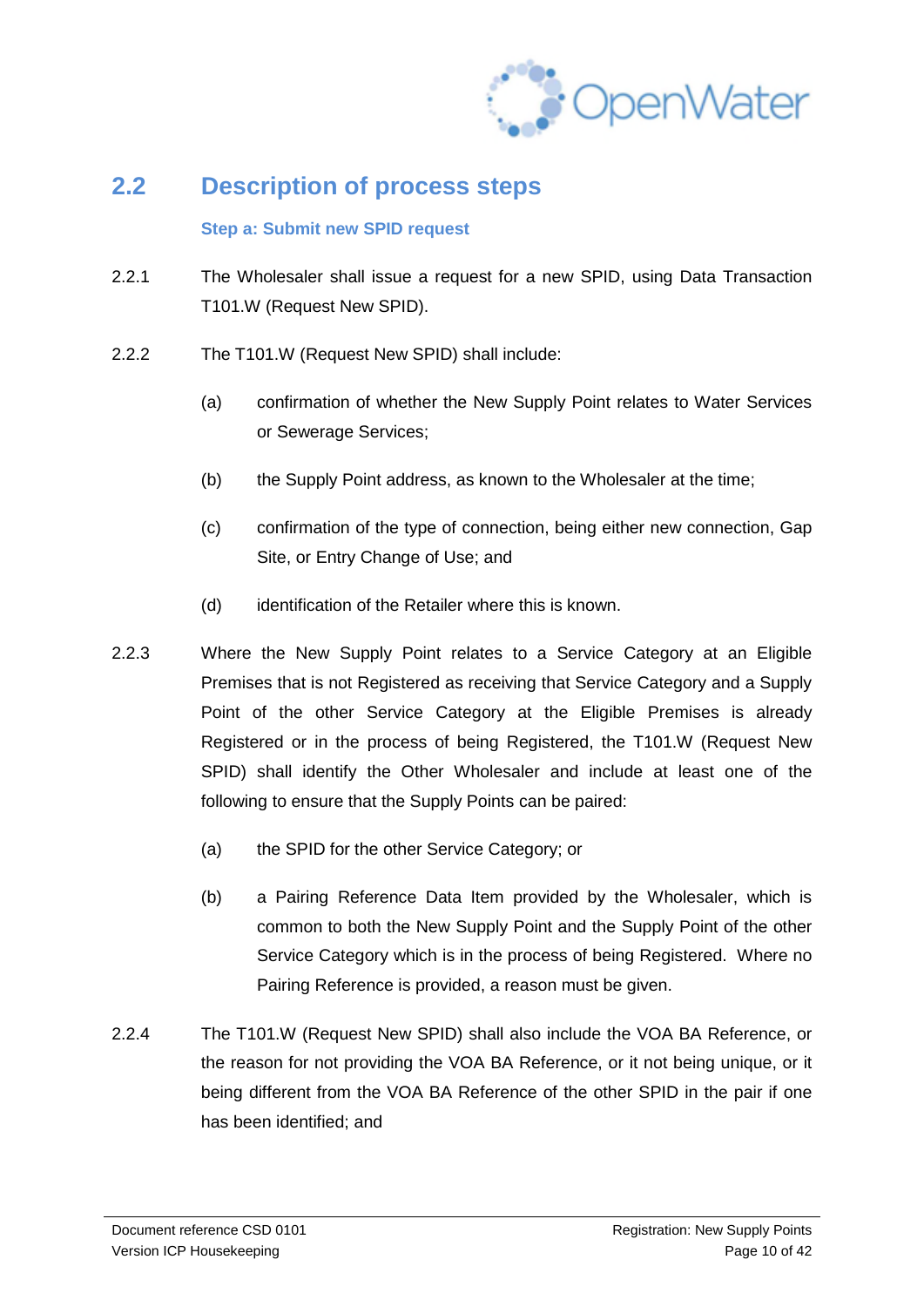

2.2.5 The T101.W (Request New SPID) shall also include the UPRN or the reason for not providing the UPRN, or it not being unique, or it being different from the UPRN of the other SPID in the pair if one has been identified.

#### **Step b: Validate new SPID request**

2.2.6 The Market Operator will validate the information provided by the Wholesaler, and will confirm acceptance or rejection using the Data Transaction T109.M (Accept or Reject), within one (1) Business Day of submission of the Data Transaction by the Data Owner.

> **Step c: Identify if SPID is paired or confirmation required of any services from Other Wholesaler, and create SPID**

- 2.2.7 The Market Operator will determine if the new SPID should be linked to another SPID already Registered or in the process of being Registered at the Eligible Premises.
- 2.2.8 If the new SPID cannot be paired (i.e. the Wholesaler has not identified a SPID of the other Service Category, and not provided a Pairing Reference Data Item which matches another request for a New SPID of the other Service Category), the Market Operator will send a request to the Other Wholesaler to confirm if any services are being provided of the other Service Category, using Data Transaction T137.M (Request Confirmation of Any Services). The Other Wholesaler should respond using Data Transaction T137.W (Notify Confirmation of Any Services), and this will be used by the Market Operator to note and report when reporting on unpaired SPIDs. If the Other Wholesaler confirms that services of the other Service Category are being provided and no corresponding Supply Point is Registered, the Other Wholesaler shall Register a New Supply Point for the other Service Category (which for the avoidance of doubt will be treated independently). If the Other Wholesaler confirms that services of the other Service Category are being provided and a corresponding Supply Point is already Registered, the Wholesaler and the Other Wholesaler shall work together to pair the SPIDs in accordance with CSD 0105 (Error Rectification and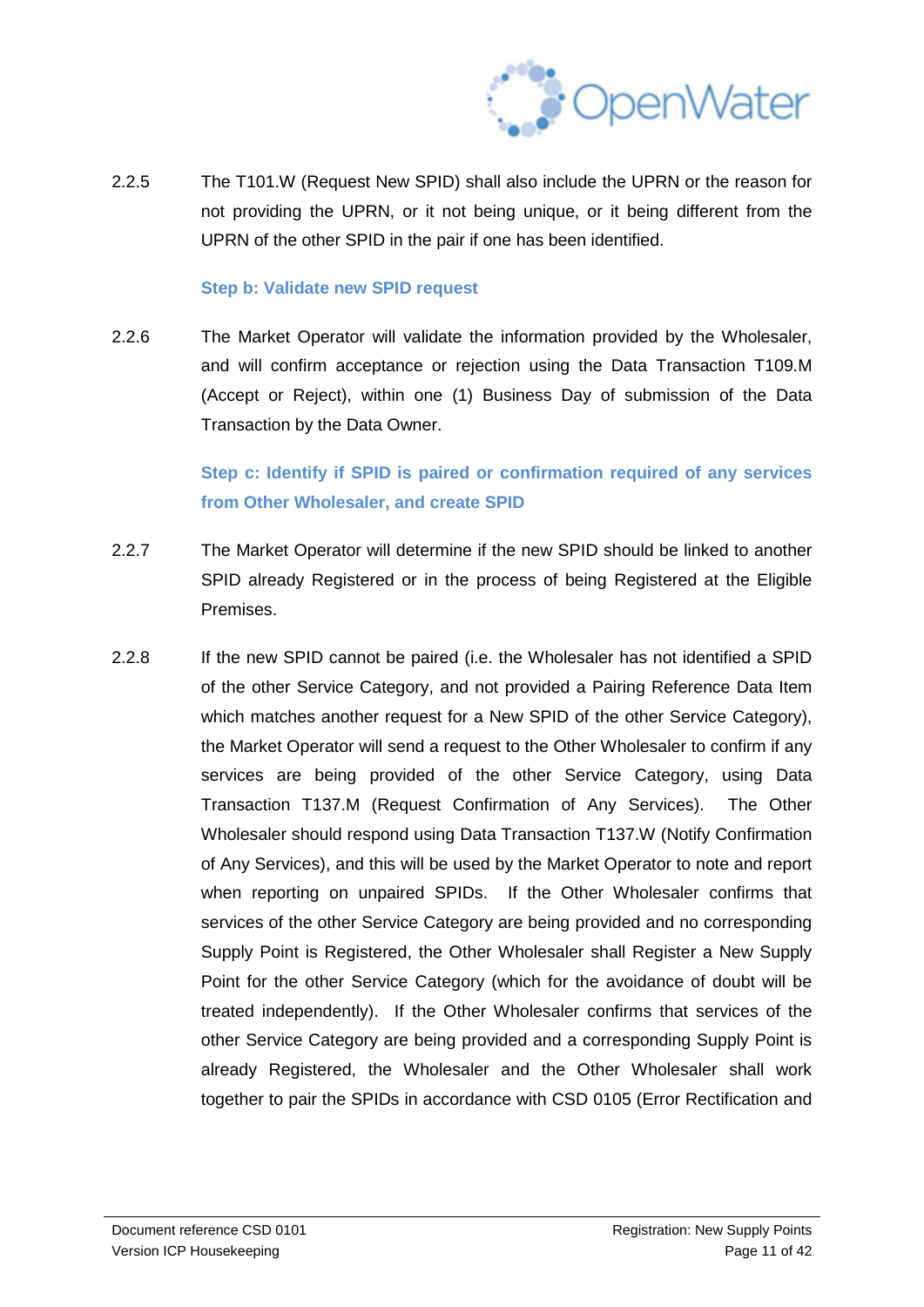

Retrospective Amendments) once the New Supply Point has become Tradable on completion of the process described in this CSD.

- 2.2.9 If no Retailer has been identified in the new SPID request, the Market Operator will allocate a Retailer to the Supply Point in accordance with CSD 0005 (Gap Site Allocation Process).
- 2.2.10 The Market Operator will create the SPID for the New Supply Point, with a SPID Status of NEW.

#### **Step d: Market Operator sends notifications of new SPID**

- 2.2.11 Within one (1) Business Day of receipt of the T101.W (Request New SPID), the Market Operator will send notification of the SPID to the Wholesaler, Retailer, Other Retailer and Other Wholesaler as relevant using Data Transaction T102.M (Notify New SPID):
	- (a) in the case of the notification to the Retailer, this will constitute a request to submit a T103.R (Submit Partial Registration Application/Rejection);
	- (b) in the case of the notification to the Wholesaler, this will constitute a request to submit the data for the Supply Point for which they are the Data Owner.
- 2.2.12 For the avoidance of doubt, the Market Operator will monitor newly created Supply Points in accordance with CSD 0002 (Market Performance Framework) in order to ensure that Partial Registration Applications are received in a timely manner, and that such Partial Registration Applications proceed to completion.

#### **Step e: Retailer submits Partial Registration Application/Rejection**

- 2.2.13 The Retailer shall submit Data Transaction T103.R (Submit Partial Registration Application/Rejection) within five (5) Business Days of the issue of the T102.M by the Market Operator. The T103.R will be either a:
	- (a) Partial Registration Application; or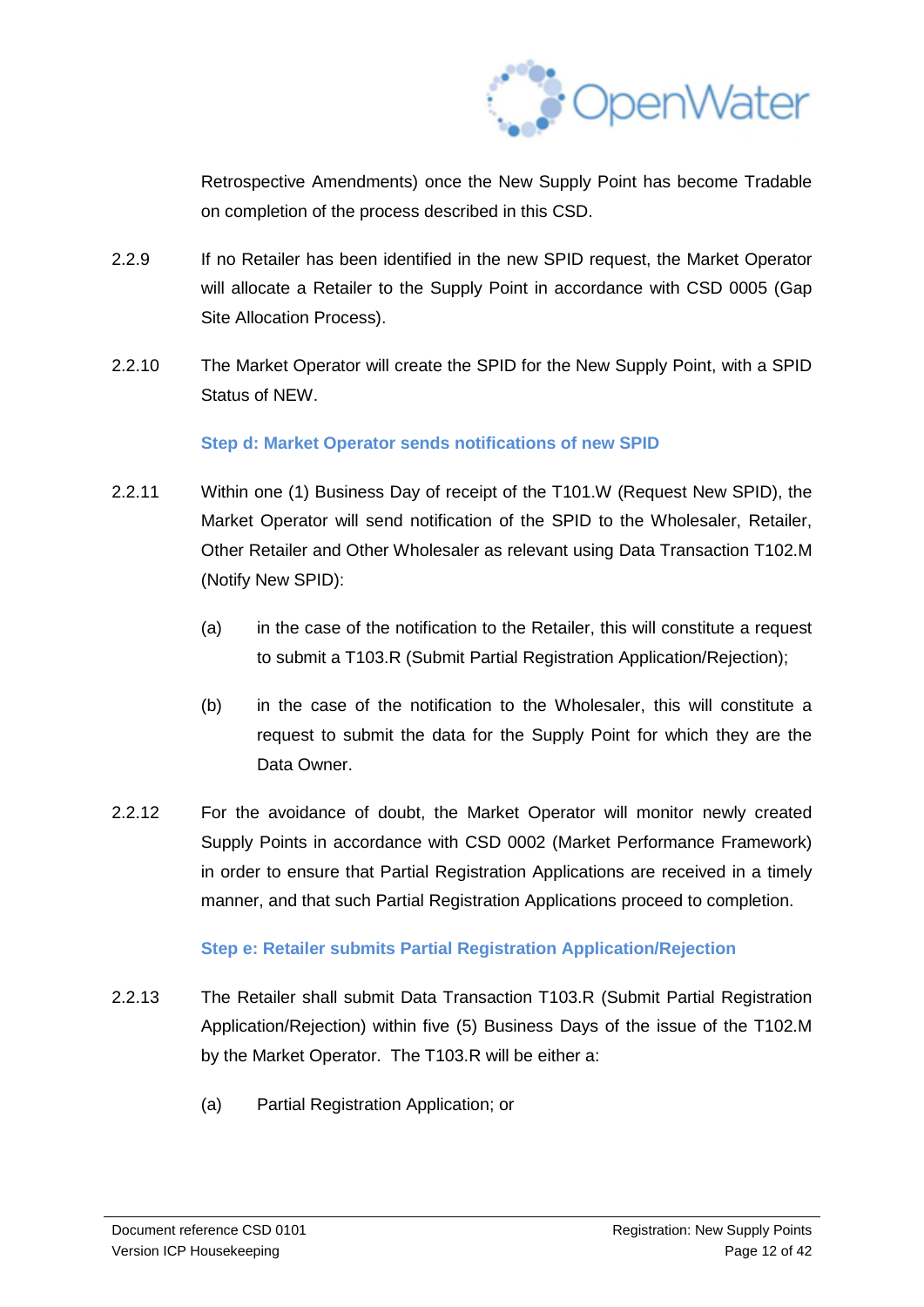

- (b) notification of rejection where a Retailer considers that it is not the Retailer responsible for the New Supply Point, or where the Retailer believes that the New Supply Point is a duplicate of a SPID already Registered. The Retailer cannot reject the New Supply Point if it applied to the Wholesaler for the connection of the New Supply Point under the Operational Terms.
- 2.2.14 For the avoidance of doubt, if the Supply Point has been allocated to the Retailer via the Gap Site Allocation Process as set out in CSD 0005 (Gap Site Allocation Process), then the Retailer cannot reject the Supply Point. Should the Retailer have any queries in relation to the Gap Site, these should be progressed with the Wholesaler in accordance with the Deregistration process under the Operational Terms.
- 2.2.15 In the event that a T103.R (Notify Registration Application/Rejection) has not been received within five (5) Business Days of the Market Operator issuing the T102.M (Notify New SPID) to the Retailer, the Market Operator will escalate the matter on a monthly basis by provision of a report to that Retailer's Contract Manager. Supply Points which have been Deregistered will not be included in the report.

#### **Step f: Market Operator notifies Wholesaler of SPID rejection**

- 2.2.16 If the Retailer rejects the SPID, the Market Operator will notify the rejection to the Wholesaler using Data Transaction T103.M (Notify Registration Application/Rejection), and the process terminates at this point. Note: From this point the Retailer is not a Data Owner for the SPID, so will not receive any further notifications from the Market Operator in relation to the SPID. The Wholesaler shall either:
	- (a) Restart the process by resubmitting the new SPID request, including the details of the rejected SPID; or
	- (b) Deregister the SPID in accordance with CSD 0104 (Maintain SPID Data).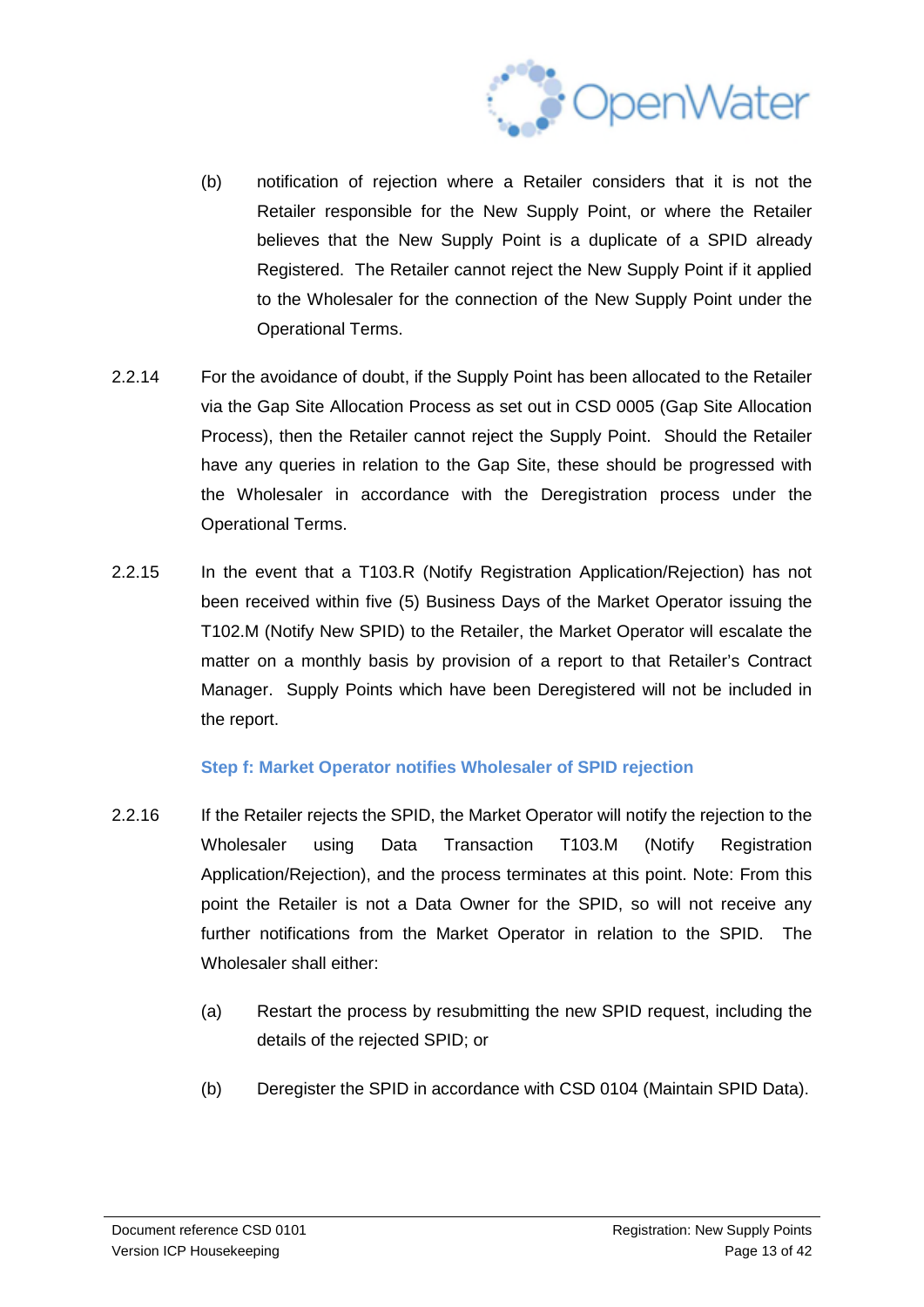

#### **Step g: Process Partial Registration Application**

- 2.2.17 Upon the Market Operator's receipt of the Partial Registration Application, the Retailer so Registered will become the Data Owner for the relevant SPID Data and will be responsible for providing the outstanding SPID Data to the Market Operator in order to complete the Registration.
- 2.2.18 The Market Operator will update the SPID Status of the SPID to PARTIAL.
- 2.2.19 While for almost all Supply Points there will be a requirement for the Retailer to submit further SPID Data, in some circumstances involving the addition of a New Supply Point where there is already a Supply Point of the other Service Category at the Eligible Premises, it is possible that at this stage in the process, enough data has already been submitted to complete the Registration. Accordingly, the check described in step s is carried out at this point in the process.

#### **Step h: Wholesaler provides Discharge Point data**

- 2.2.20 The Wholesaler shall notify the Market Operator in respect of Discharge Points in accordance with CSD 0206 (Trade Effluent Services) using Data Transactions T121.W (Submit DPID), T123.W (Submit Discharge Point Meter Association), T128.W (Submit Trade Effluent Special Agreement) and T168.W (Submit Calculated Discharge Details).
- 2.2.21 The Market Operator will load the data to the Central Systems and provide the data to the Retailer using Data Transactions T121.M (Notify DPID), T123.M (Notify Discharge Point Meter Association), T128.M (Notify Trade Effluent Special Agreement) and T168.M (Notify Calculated Discharge Details) as relevant.

#### **Step i: Wholesaler provides Service Component Data**

2.2.22 The Wholesaler shall notify the Market Operator in respect of the applicable Service Components, and the Tariff to be applied to each active Service Component, using Data Transactions T139.W (Submit Water Services SPID Service Components) and/or T140.W (Submit Sewerage Services SPID Service Components). For the avoidance of doubt, these Data Transactions may be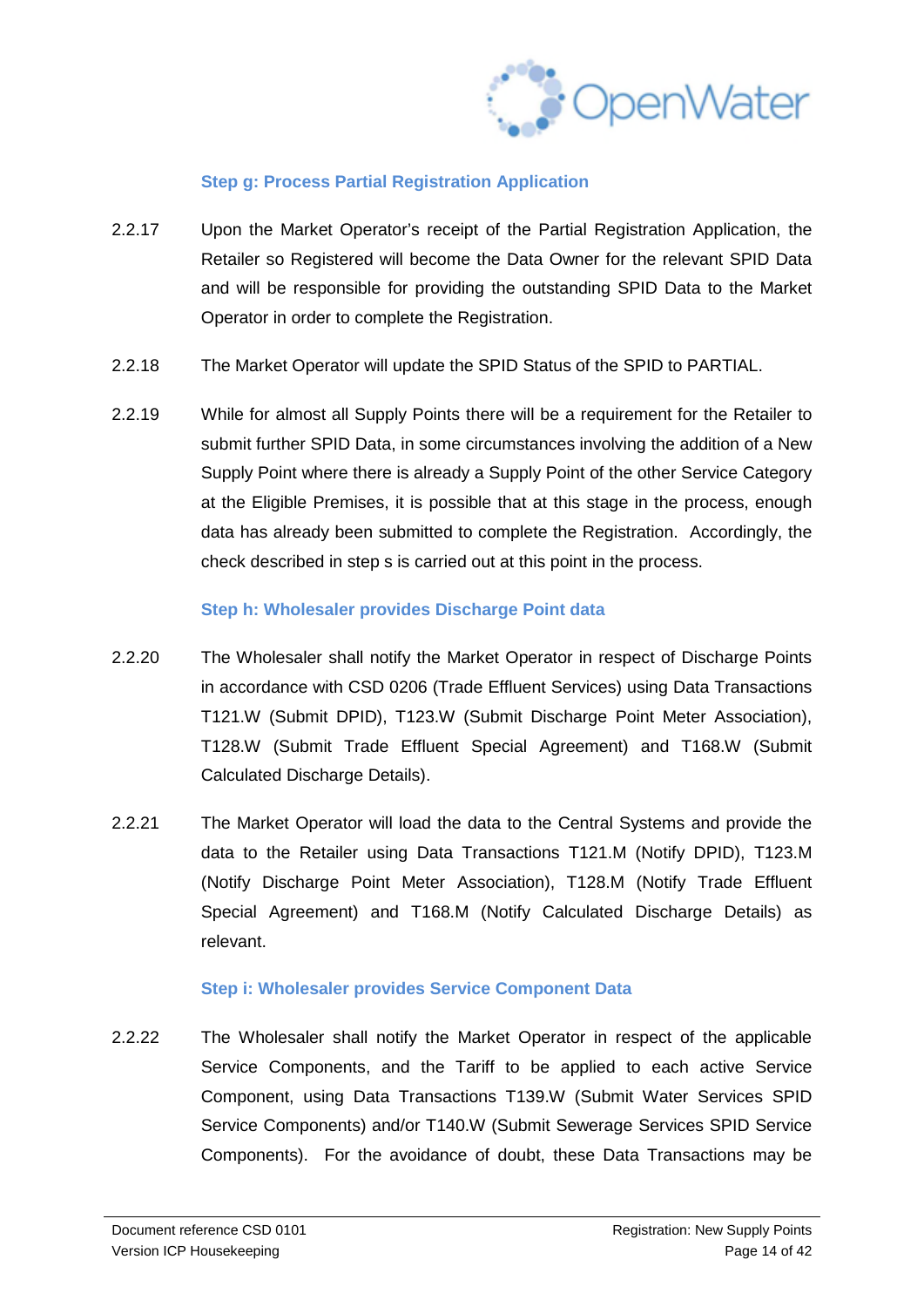

resubmitted prior to the SPID becoming Tradable if the applicable Service Components, and the Tariff to be applied to each active Service Component, need to be modified. After the SPID has become Tradable all such modifications shall be made using Data Transactions in accordance with CSD 0104 (Maintain SPID Data).

- 2.2.23 Following the loading of the Service Components, the Market Operator will carry out the check detailed in step s. If the SPID Data is consistent, then the process will continue at step t, otherwise the Retailer and/or the Wholesaler (as appropriate) will continue to have to load SPID Data.
- 2.2.24 For both a Water Services Supply Point and a Sewerage Services Supply Point, the Wholesaler shall notify the Market Operator in respect of the presence or not of the parameters related to the active Service Components, using Data Transactions T144.W (Submit Unmeasured Service Component Data), T145.W (Submit Assessed Service Component Data), T147.W (Submit Metered Service Component Data), or T163.W (Submit Rateable Value) as relevant.
- 2.2.25 For a Sewerage Services Supply Point, the Wholesaler shall also notify the Market Operator in respect of the presence or not of the parameters related to the active Service Components, using Data Transactions T158.W (Submit Highway Drainage Service Component Data), or T159.W (Submit Surface Water Service Component Data) as relevant.
- 2.2.26 The Wholesaler shall notify the Market Operator of any Special Agreement for each active Service Component using the Data Transaction T129.W (Notify SPID Special Agreement).
- 2.2.27 The Wholesaler shall notify the Market Operator of the Core Data affecting charging associated with the Supply Point, using Data Transaction T149.W (Submit Core Charge Affecting Wholesaler Data). Note: Core Data provided by the Water Services Wholesaler takes precedence over data provided by the Sewerage Services Wholesaler if both Water Services and Sewerage Services are provided at the Eligible Premises.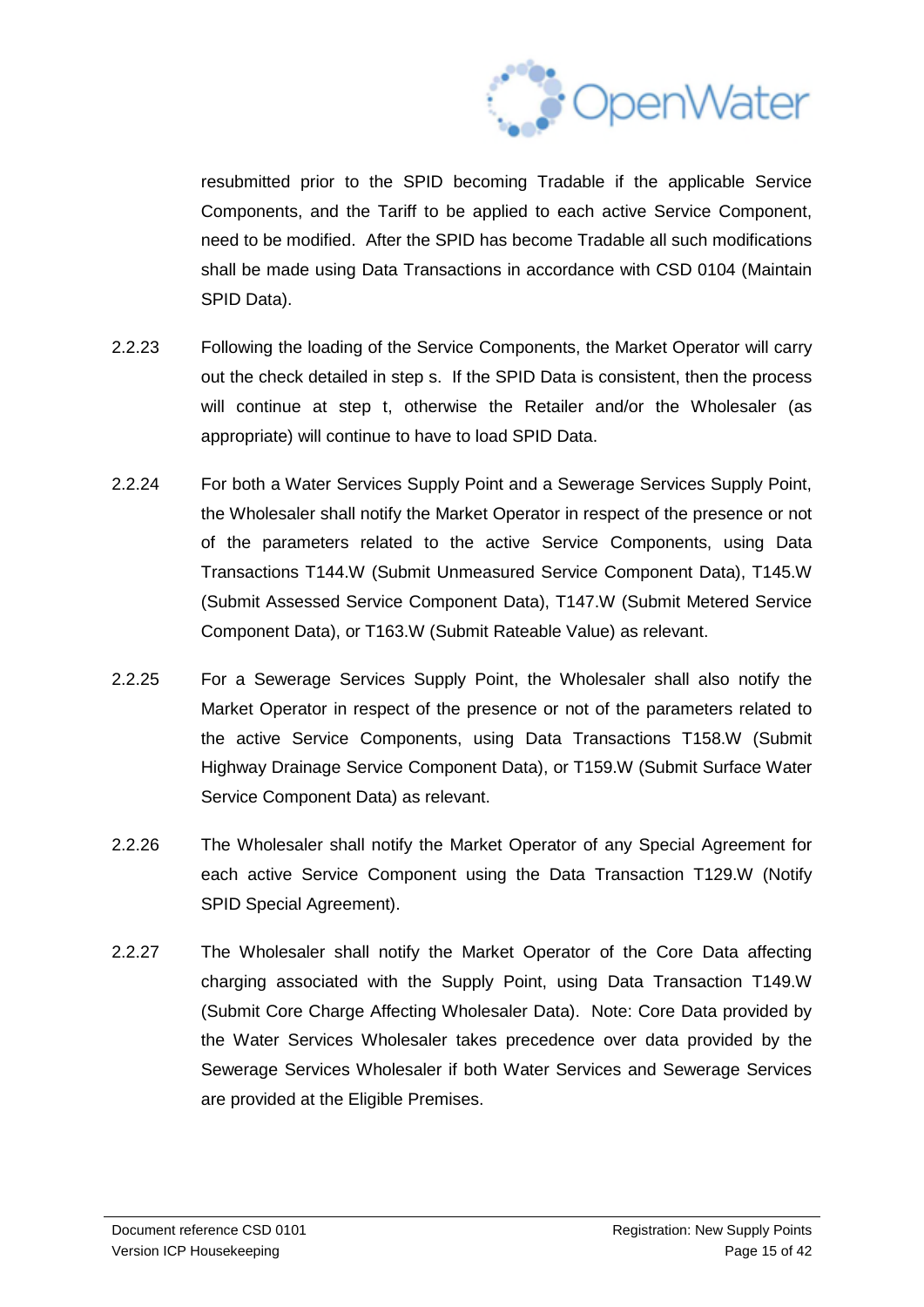

- 2.2.28 The Wholesaler shall notify the Market Operator of whether or not the SPID has Building Water using Data Transaction T133.W (Update Building Water Status). In the case of a Sewerage Services SPID with a related Water Services meter, the T133.W (Update Building Water Status) must be submitted separately in respect of both the Water Services Supply Point and the Sewerage Services Supply Point. Building Water must be notified for SPIDs irrespective of:
	- (a) whether the Building Water is being supplied to premises which will become Household Premises or Eligible Premises;
	- (b) whether the Building Water supply has Metered, Unmeasured or Assessed Service Components; and
	- (c) the means by which Primary Charges are to be calculated, noting that:
		- (i) if Primary Charges are to be calculated using Metered or Assessed volumes, then the Wholesaler shall configure a Metered or Assessed Service Component for the SPID as relevant, and the relevant data shall be submitted to the Market Operator as for any other SPID with Metered or Assessed Service Components, such that the Central Systems can calculate these as Primary Charges; or
		- (ii) if Primary Charges are to be calculated by other means outside of the Central Systems (e.g. based on a proportion of the value of the development in line with the Wholesaler's Tariff Document), then the Wholesaler shall configure an Unmeasured Service Component for the SPID with zero charges applying. In this case, Wholesale Charges shall be calculated by the Wholesaler as Non-Primary Charges, outside the Central Systems.

### **Step j: Market Operator updates Central Systems and notifies Retailer(s) and Other Wholesaler as relevant**

2.2.29 The Market Operator will load the data to the Central Systems and provide the data to the Retailer(s) and the other Wholesaler as relevant using Data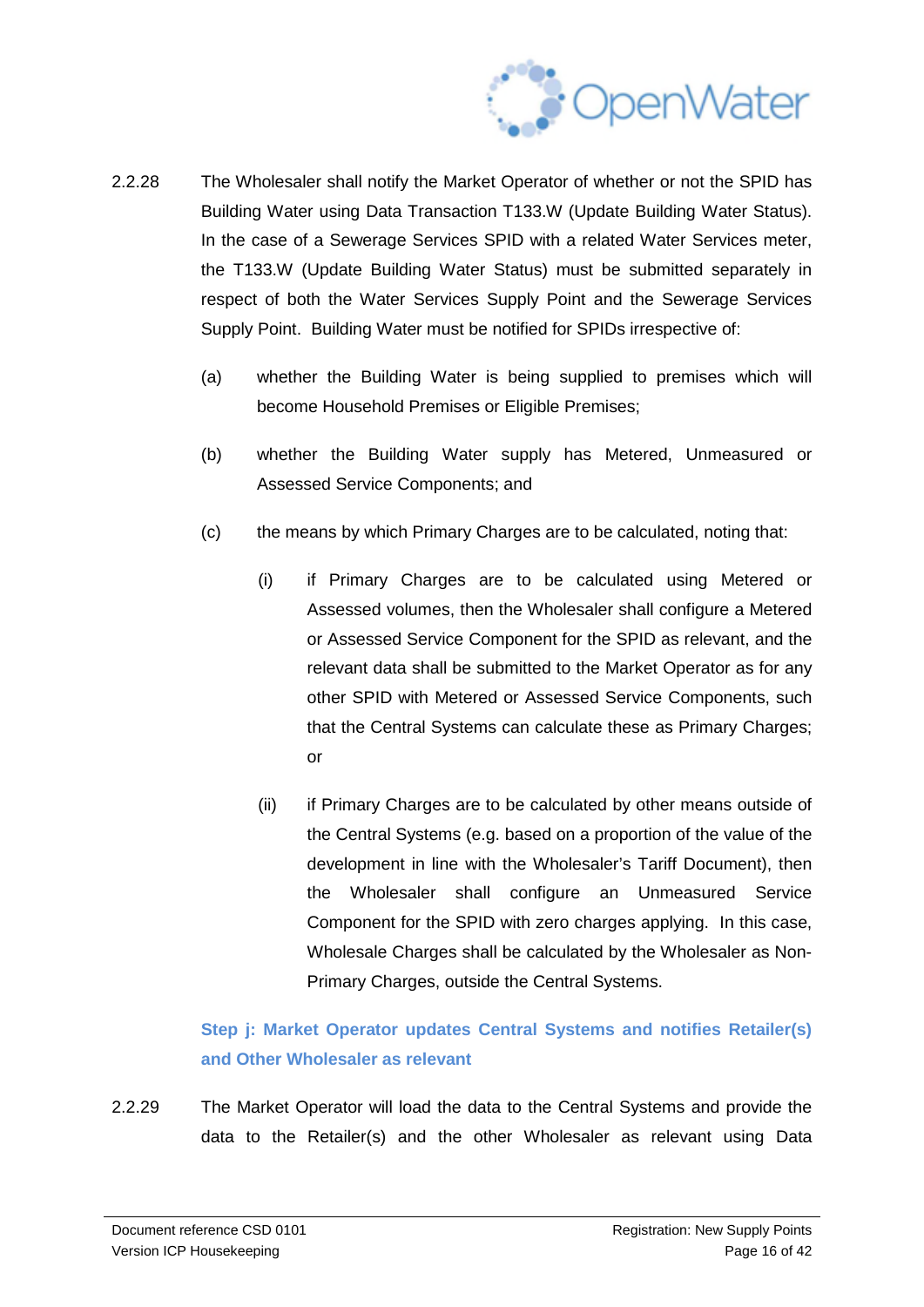

Transactions T139.M (Notify Water Services SPID Service Components), T140.M (Notify Sewerage Services SPID Service Components), T129.M (Notify SPID Special Agreement), T144.M (Notify Unmeasured Service Component Data), T145.M (Notify Assessed Service Component Data), T147.M (Notify Metered Service Component Data), T149.M (Notify Core Chargeable Data), T158.M (Notify Highway Drainage Service Component Data), or T159.M (Notify Surface Water Service Component Data), T163.M (Notify Rateable Value) as relevant, and T133.M (Notify Building Water Status).

#### **Step k: Wholesaler provides meter details and Initial Read**

- 2.2.30 Within five (5) Business Days of meter installation for activities undertaken by the Wholesaler, and eight (8) Business Days of meter installation for activities undertaken by an Accredited Entity, the Wholesaler will notify the Market Operator of the meter details and the Initial Read for each meter installed at the Supply Point, using Data Transaction T104.W (Submit Meter Details). This shall include identifying the Meter Treatment.
- 2.2.31 Meter Treatment can be one of the following:
	- (a) a Potable Water Meter (denoted by POTABLE). A Potable Water Meter can only be added at a Water Services Supply Point;
	- (b) a Non-Potable Water Meter (denoted by NONPOTABLE). A Non-Potable Water Meter can only be added at a Water Services Supply Point;
	- (c) a Sewerage Meter (denoted by SEWERAGE). A Sewerage Meter can only be added at a Sewerage Services Supply Point;
	- (d) a Private Water Meter (denoted by PRIVATEWATER). A Private Water Meter can only be added at a Sewerage Services Supply Point; and
	- (e) a Private Trade Effluent Meter (denoted by PRIVATETE). A Private Trade Effluent Meter can only be added at a Sewerage Services Supply Point.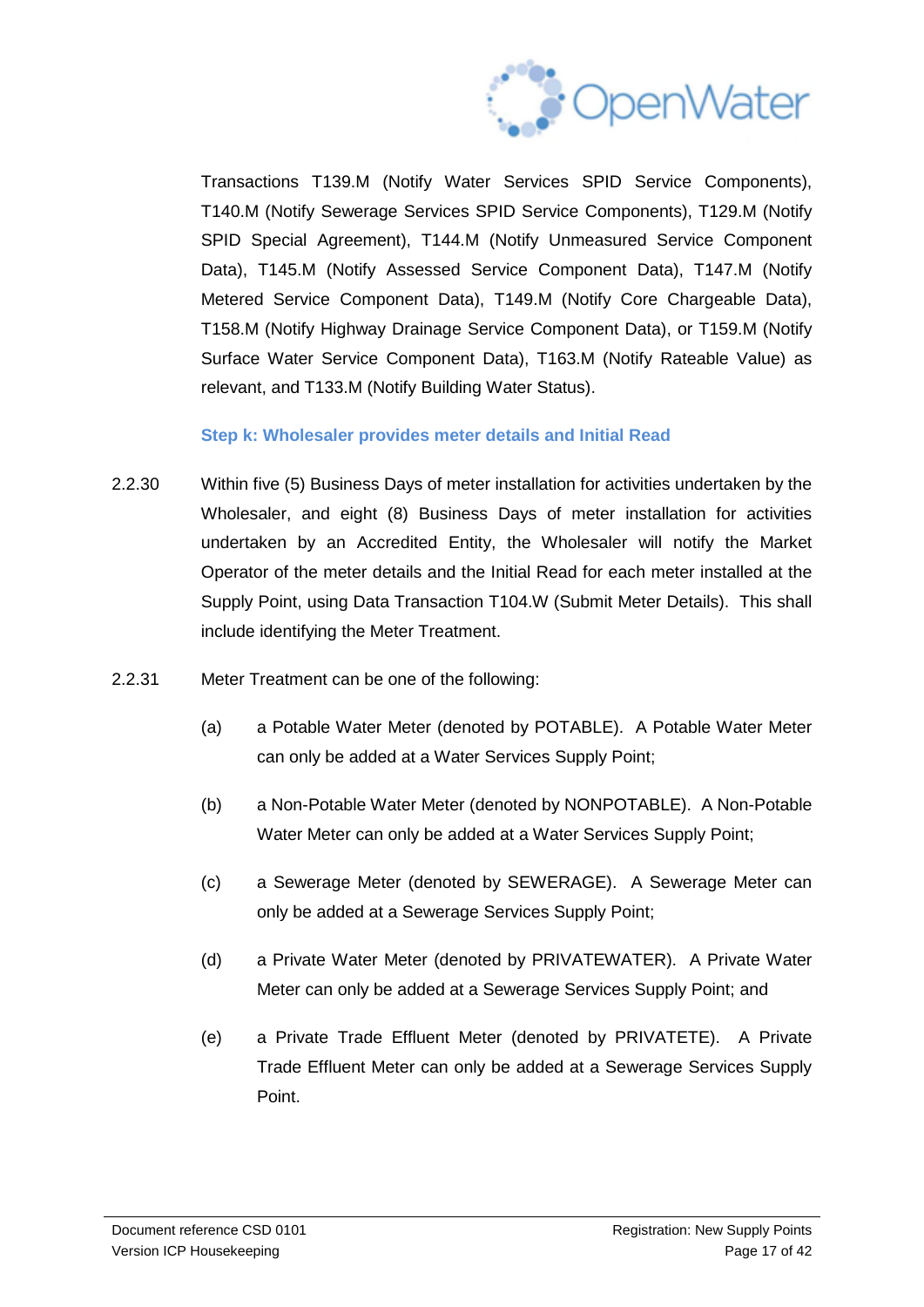

- 2.2.32 For some Meter Treatments, the Wholesaler must not include certain Data Items within Data Transaction T104.W (Submit Meter Details) as follows:
	- (a) for a Potable Water Meter or a Non-Potable Meter, the Return to Sewer and the Sewerage Chargeable Meter Size shall not be set to any value by the Water Wholesaler submitting the Data Transaction, as the Return to Sewer will be set by the Central Systems to the Default Return to Sewer value for the Sewerage Wholesaler, and Sewerage Chargeable Meter Size will be set to the Physical Meter Size by the Central Systems. These Data Items may subsequently be changed only by the Sewerage Wholesaler;
	- (b) for a Private Water Meter, the Water Chargeable Meter Size shall not be set to any value by the Sewerage Wholesaler submitting the Data Transaction, as it will be set to zero (0) by the Central Systems;
	- (c) for a Sewerage Meter the Water Chargeable Meter Size and the Return to Sewer shall not be set to any value by the Sewerage Wholesaler submitting the Data Transaction, as it will be set to zero (0) and 100% respectively by the Central Systems; or
	- (d) for a Private Trade Effluent Meter, the Water Chargeable Meter Size, Sewerage Chargeable Meter Size and Return to Sewer shall not be set to any value by the Sewerage Wholesaler submitting the Data Transaction, as they will be set to zero (0) by the Central Systems.
- 2.2.33 The Wholesaler will also include within Data Transaction T104.W (Submit Meter Details) meter location data, data logger flags to indicate the presence or absence of data loggers (or similar device for data capture and transmission) at a meter, and the Physical Meter Size. The meter location should be notified in the form of Ordnance Survey Great Britain (OSGB) X and Y co-ordinates in an all-numeric format and should also include a Meter Location Code, an address and optionally a free text location description. Likewise, if a meter outreader is installed, the meter outreader location should be notified in the form of OSGB X and Y co-ordinates in an all-numeric format and should also include a Meter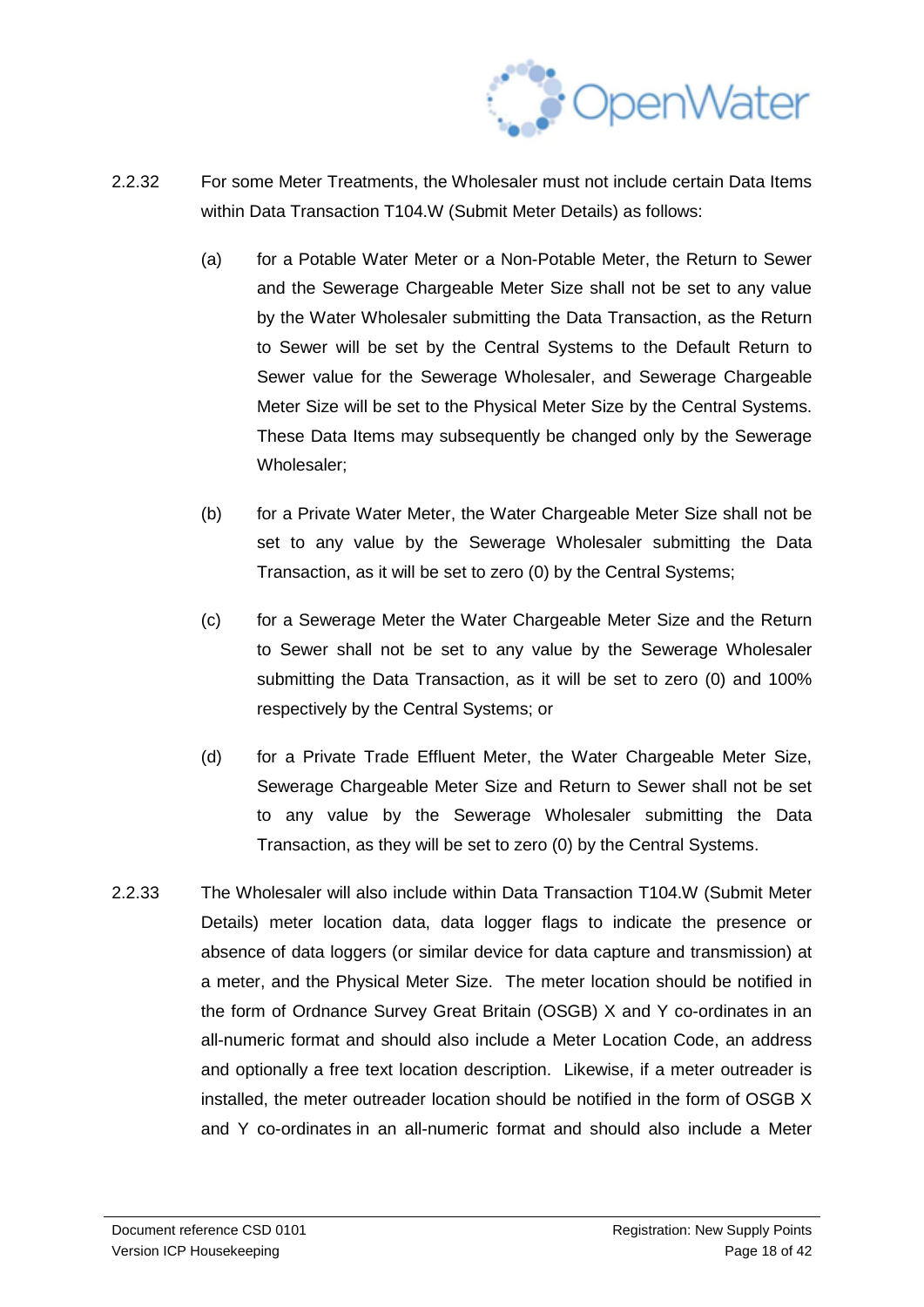

Outreader Location Code and optionally a free text location description. Data loggers can be either Wholesaler data loggers or non-Wholesaler data loggers. Both data logger types can be present at a meter at the same time. The Wholesaler will also identify if the meter installation was undertaken by an Accredited Entity. The Physical Meter Size must be provided for Potable Water Meters, Non-Potable Water Meters and Private Water Meters. Otherwise, the provision of the Physical Meter Size is optional.

- 2.2.34 If the meter has already been installed for another reason (e.g., the meter is a Water Meter associated with the Water Services Supply Point already created at the Eligible Premises, and the New Supply Point being Registered is the Sewerage Services Supply Point), then all the meter details will already have been provided. However, the Sewerage Wholesaler may wish to update the Return to Sewer value and the Sewerage Chargeable Meter Size using Data Transaction T114.W (Update Meter Chargeable).
- 2.2.35 In the event that a meter installed at the Supply Point is in a Meter Network, the Wholesaler shall provide the Market Operator with the Meter Network data using Data Transaction T136.W (Submit Meter Network Data).
- 2.2.36 For a New Supply Point due to Entry Change of Use which already has a Mon-Market Meter as a Sub Meter in a Meter Network at another SPID, the Wholesaler shall notify the Market Operator of the association of the meter with the New Supply Point using Data Transaction T181.M (Submit Association/Disassociation of Meter with SPID).

**Step l: Market Operator loads meter data and notifies Retailers and Other Wholesaler as relevant**

- 2.2.37 The Market Operator will load the data to the Central Systems and notify the Retailer(s) using Data Transactions T104.M (Notify Meter Details), T136.M (Notify Meter Network Data) and T181.M (Notify Association/Disassociation of Meter with SPID), as relevant.
- 2.2.38 Following the loading of the Initial Read, the Market Operator will carry out the check detailed in step s. If the SPID Data is consistent, then the process will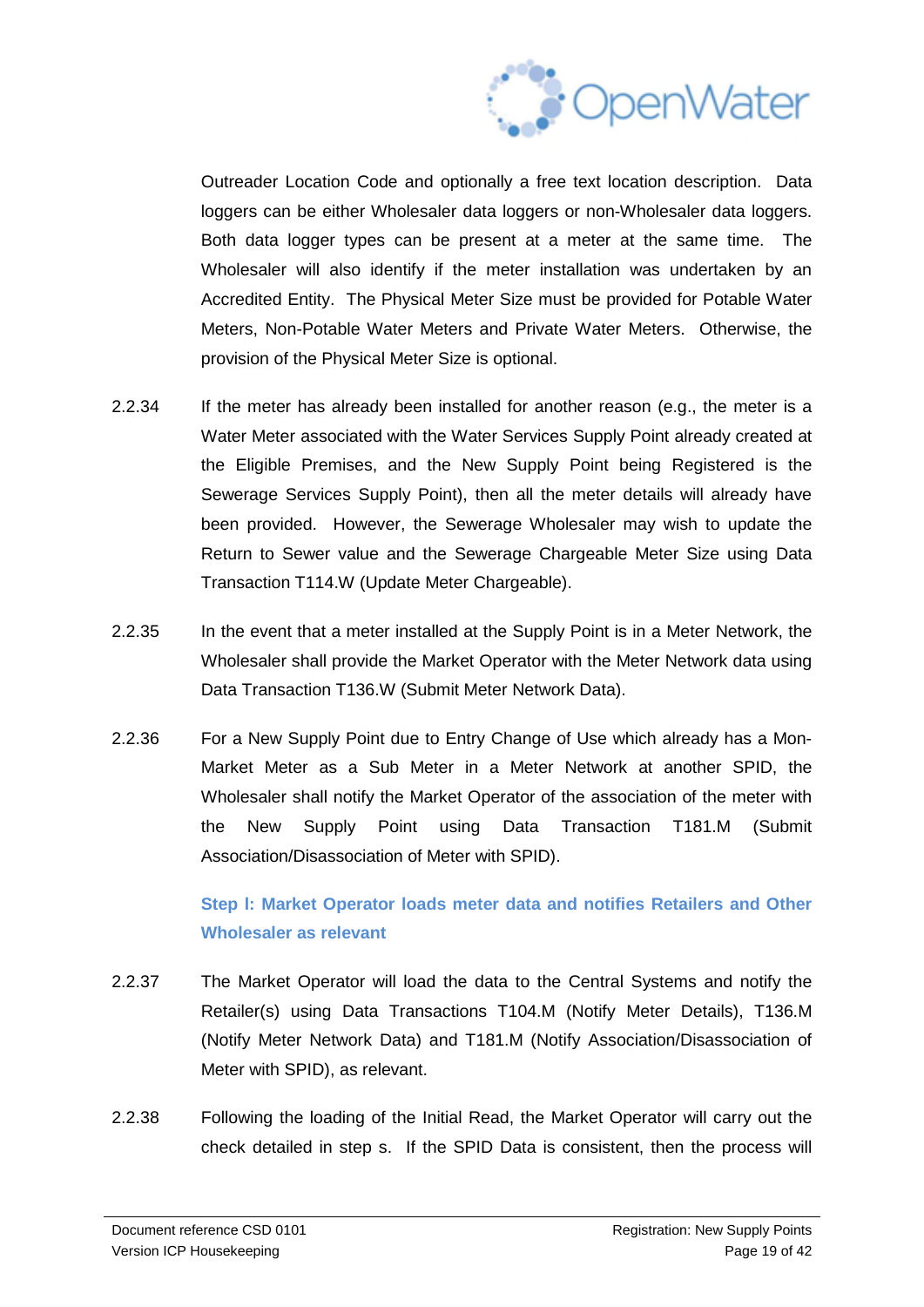

continue at step t, otherwise the Retailer and/or the Wholesaler (as appropriate) will continue to submit SPID Data

#### **Step m: Retailer submits relevant SPID Data**

- 2.2.39 Following the notification of meter(s), the Water Services Retailer may submit the Yearly Volume Estimate (YVE) for meter(s) at the New Supply Point using the Data Transaction T146.R (Submit Yearly Volume Estimate). In the absence of such a submission for Potable Water Meters and Non-Potable Water Meters, the Market Operator will use an appropriate value from the Industry Level Estimate Table.
- 2.2.40 The Retailer may provide the Market Operator with details of the occupancy status of the Eligible Premises using Data Transaction T112.R (Update Occupancy Status). If the Retailer does not provide details of the occupancy status of the Eligible Premises, the Market Operator will consider the Eligible Premises to be occupied.
- 2.2.41 The Retailer may provide the Market Operator with details of the billing address of the Non-Household Customer at the Eligible Premises, using Data Transaction T156.R (Update Billing Address). For the avoidance of doubt, if the Retailer does not submit billing address information, this does not prevent the SPID from becoming Tradable; however the Retailer shall submit any changes to this data to the Market Operator within five (5) Business Days of becoming so aware, as described in CSD 0104 (Maintain SPID Data).
- 2.2.42 For a metered Supply Point, the Retailer may provide the Market Operator with the Retailer owned details of the meter location, using Data Transaction T160.R (Update Retailer Meter Location Data). For the avoidance of doubt, if the Retailer does not submit meter location information, this does not prevent the SPID from becoming Tradable, however the Retailer shall submit any changes to this data to the Market Operator within five (5) Business Days of becoming so aware, as described in CSD 0104 (Maintain SPID Data).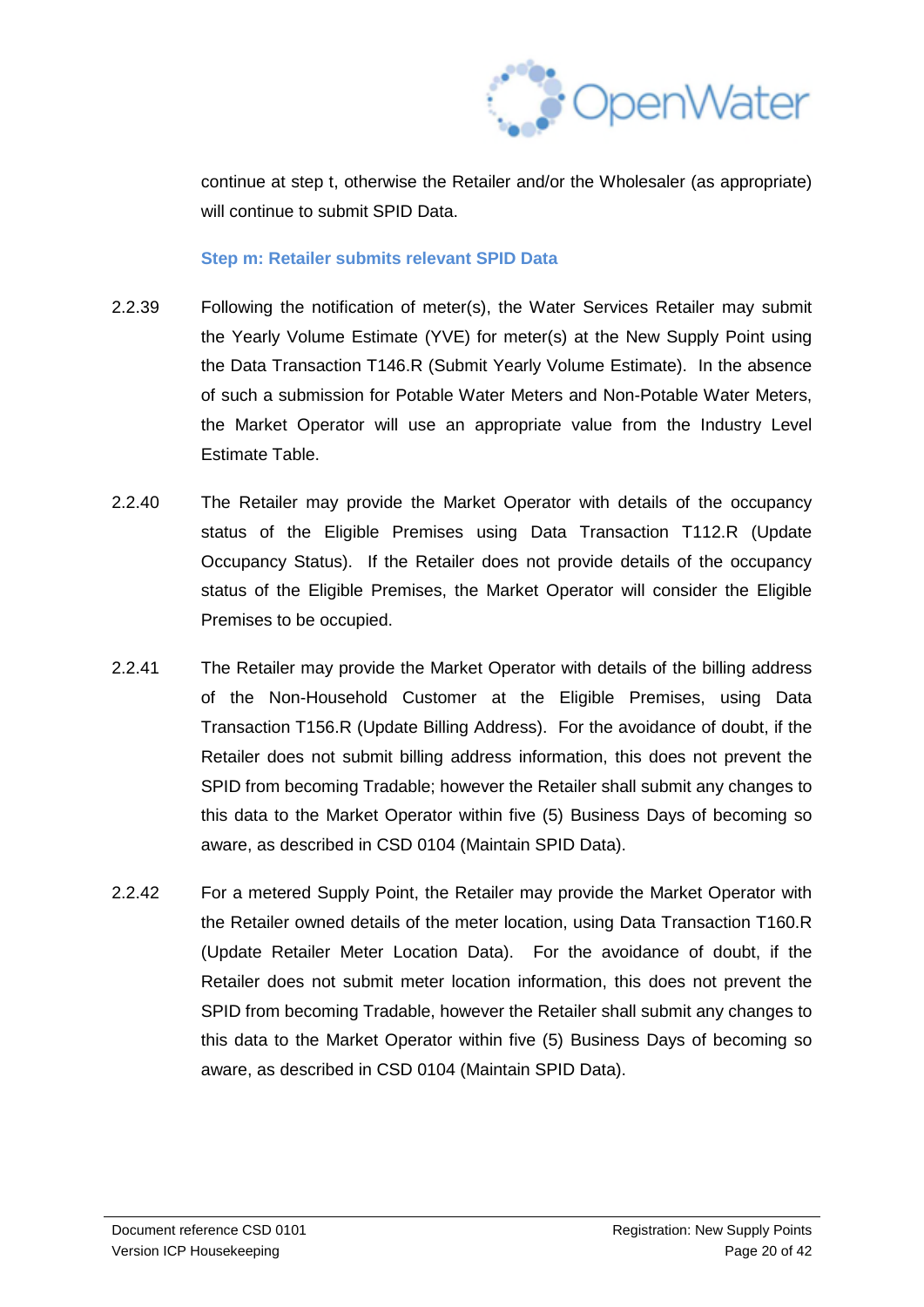

#### **Step n: Market Operator loads relevant SPID Data**

- 2.2.43 The Market Operator will load the data to the Central Systems and notify it to the Wholesaler(s) and Other Retailer as relevant using Data Transactions T146.M (Notify Yearly Volume Estimate), T112.M (Notify Occupancy Status) and T160.M (Notify Retailer Meter Location Data).
- 2.2.44 The Market Operator will load the billing address data to the Central Systems but will not notify any other Trading Parties of this information.

#### **Step o: Provide Customer Name**

- 2.2.45 If not already provided as Core Data for any other Supply Point already Registered at the Eligible Premises, the Retailer shall also submit the customer name, and optionally customer classification and SIC Code data for the New Supply Point using Data Transaction T132.R (Submit Core Customer Data). Note: Core Data provided by the Water Services Retailer takes precedence over Core Data provided by the Sewerage Services Retailer if both Water Services and Sewerage Services are provided at the Eligible Premises.
- 2.2.46 Where the Sewerage Services Supply Point has an associated Water Supply Point, Core Data notified in error by the Sewerage Services Retailer will receive a T109.M (Accept or Reject) rejection from the Market Operator.

#### **Step p: Market Operator loads Core Data**

- 2.2.47 The Market Operator will load the data to the Central Systems and notify the Wholesaler(s) and Other Retailer as relevant.
- 2.2.48 Following the loading of a customer name, the Market Operator will carry out the check detailed in step s. If the SPID Data is consistent, then the process will continue at step t, otherwise the Retailer and/or the Wholesaler (as appropriate) will continue to submit SPID Data.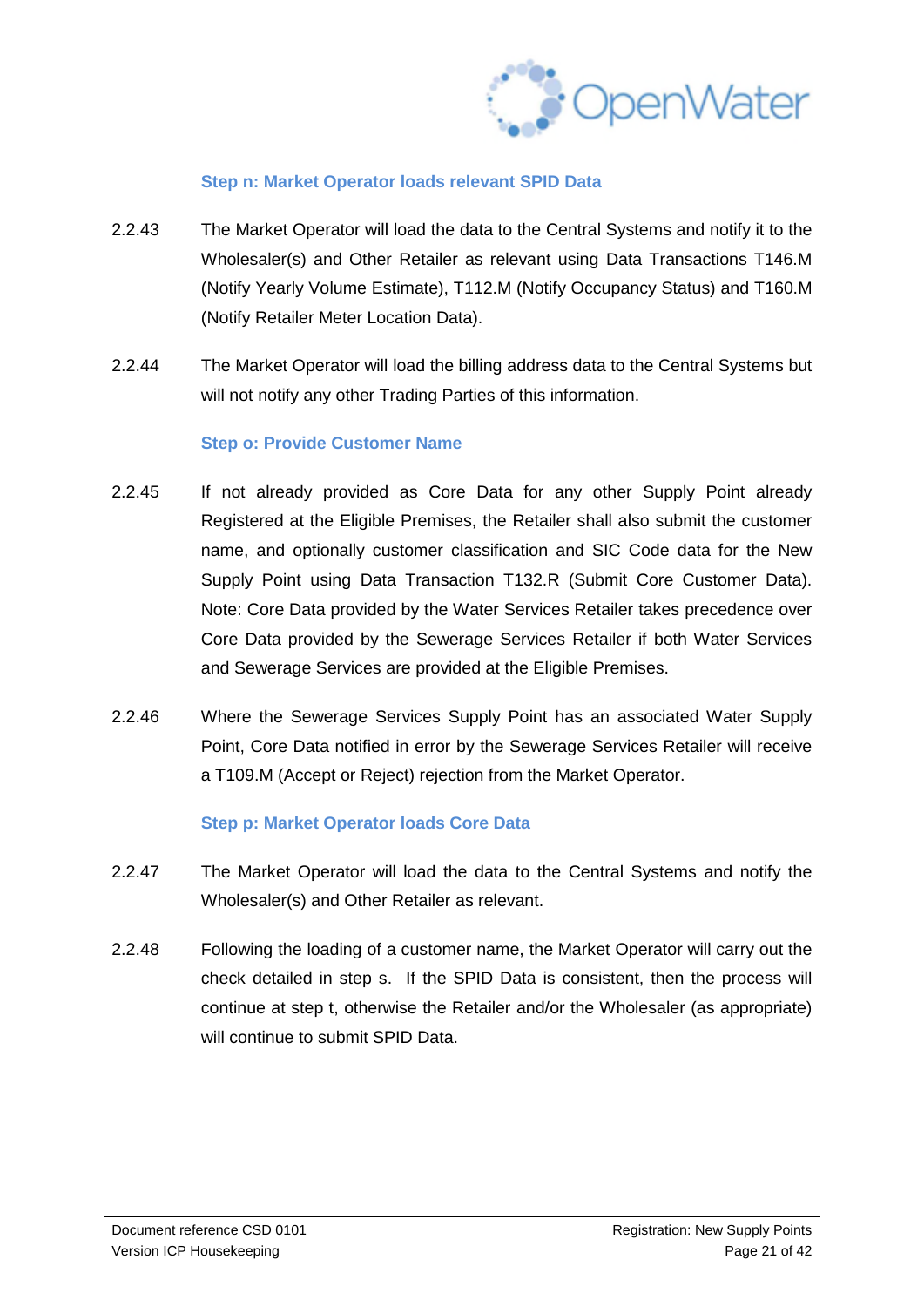

#### **Step q: Submit Supply Point Effective From Date**

- 2.2.49 This step may be carried out before or after the Wholesaler completes step h, step i and step k as applicable. The Wholesaler is always responsible for providing the Supply Point Effective From Date at the Supply Point.
- 2.2.50 For a New Supply Point which is a new connection:
	- (a) the Wholesaler will notify the Market Operator of the Supply Point Effective From Date, which will be the date of connection of the Supply Point, using Data Transaction T107.W (Submit Notification of Connection Complete). The Wholesaler must submit this transaction within five (5) Business Days of the date of connection for activities undertaken by the Wholesaler, and eight (8) Business Days of the date of connection for activities undertaken by an Accredited Entity; and
	- (b) as part of the T107.W (Submit Notification of Connection Complete), the Wholesaler shall also identify whether the connection has been made by an Accredited Entity.
- 2.2.51 For a New Supply Point which is a Gap Site or Entry Change of Use, the Wholesaler will notify the Market Operator of the Supply Point Effective From Date, using Data Transaction T107.W (Submit Notification of Connection Complete). The Supply Point Effective From Date in the transaction must be five (5) Business Days after the date on which the Market Operator confirmed the SPID using the Data Transaction T102.M (Notify New SPID). The Wholesaler must submit this transaction within five (5) Business Days of the Supply Point Effective From Date, so in effect this transaction shall be submitted no later than ten (10) Business Days after the date on which the Market Operator confirmed the SPID using the Data Transaction T102.M (Notify New SPID).

#### **Step r: Notify Supply Point Effective From Date**

2.2.52 The Market Operator will notify the Retailer(s) and Other Wholesaler of the Supply Point Effective From Date using Data Transaction T107.M (Notify Connection Complete).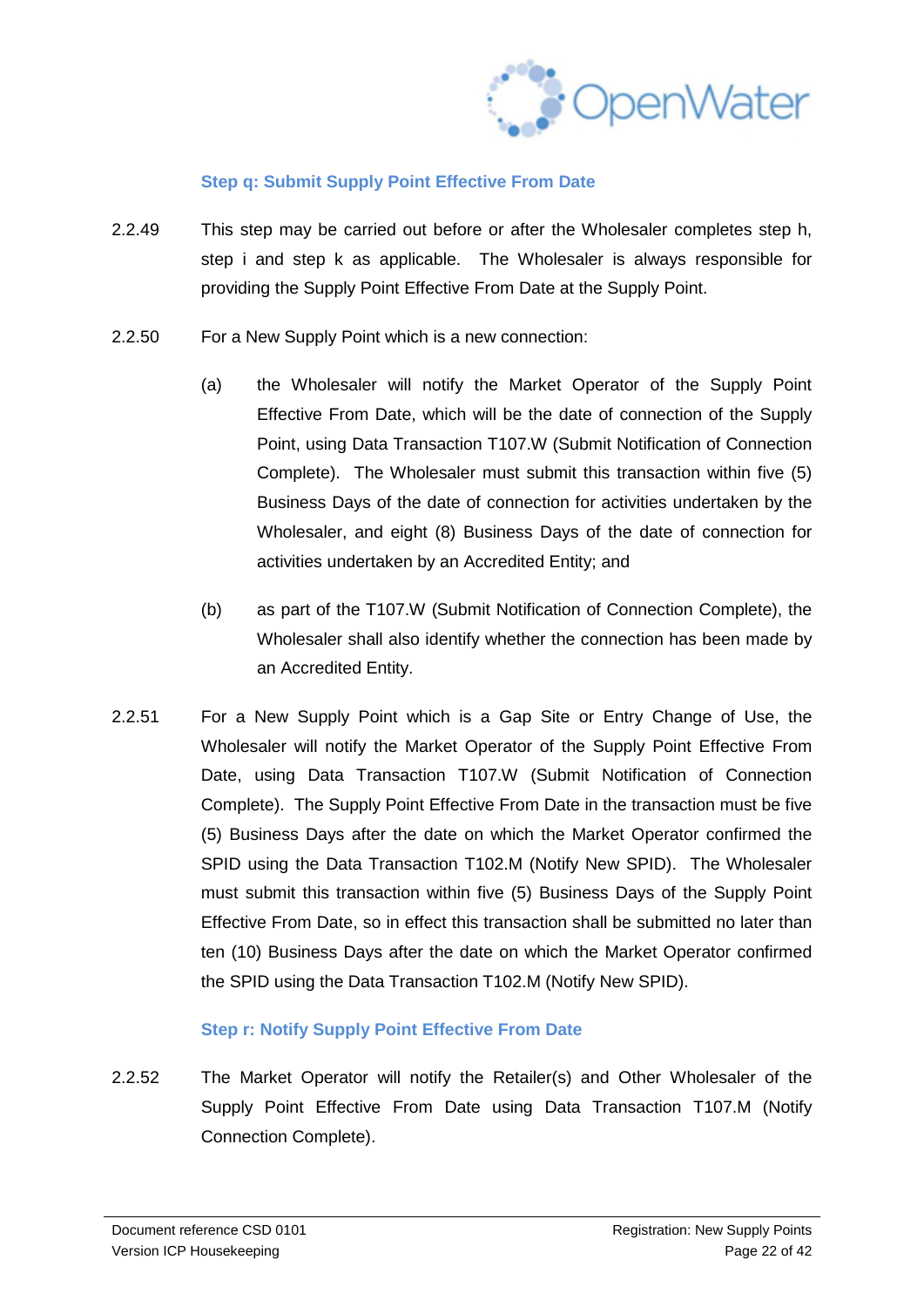

2.2.53 Following the loading of a Supply Point Effective From Date, the Market Operator will carry out the check detailed in step s. If the SPID Data is consistent, then the process will continue at step t, otherwise the Retailer and/or the Wholesaler (as appropriate) will continue to have to load SPID Data.

#### **Step s: Verify SPID Data consistent**

- 2.2.54 The Market Operator will run a validation check as detailed in Appendix A to verify that the SPID Data is consistent following the successful submission of any of:
	- (a) T103.R (Submit Partial Registration Application/Rejection);
	- (b) T139.W (Submit Water Services SPID Service Components);
	- (c) T140.W (Submit Sewerage Services SPID Service Components);
	- (d) T121.W (Submit DPID);
	- (e) T104.W (Submit Meter Details);
	- (f) T132.R (Submit Core Customer Data); and
	- (g) T107.W (Submit Notification of Connection Complete);
- 2.2.55 The check will confirm that the SPID has:
	- (a) a SPID Status of PARTIAL;
	- (b) at least one valid Service Component and associated Tariff on the Supply Point Effective From Date;
	- (c) an associated meter with an Initial Meter read on or before the Supply Point Effective From Date, if the SPID has any metered Service Component; and
	- (d) a customer name associated with it. Note: If the Eligible Premises is vacant the Customer Name Data Item associated with the SPID must be populated with "No Customer".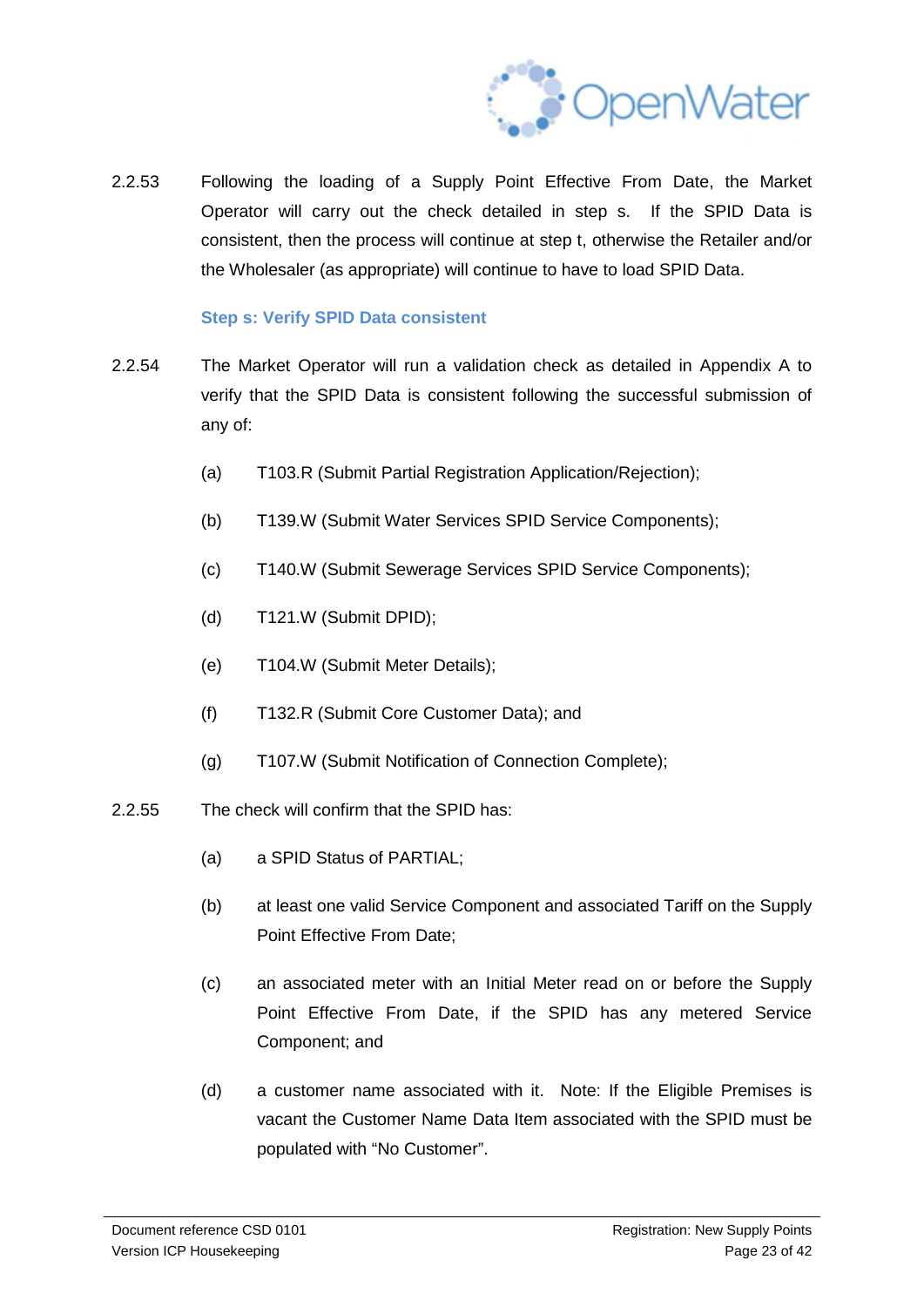

2.2.56 In the event that this check is successful, the Registration is complete, the SPID Status will be set to TRADABLE and the SPID will be included in the Settlement Process.

#### **Step t: Make SPID Tradable**

- 2.2.57 When the Registration of a SPID is complete, the Market Operator will notify the Wholesaler(s) and the Retailer(s) as relevant that the SPID is Tradable using Data Transaction T135.M (Tradability Notification).
- 2.2.58 The absence of such notifications will mean that the validation check was unsuccessful, and that the SPID is not yet Tradable.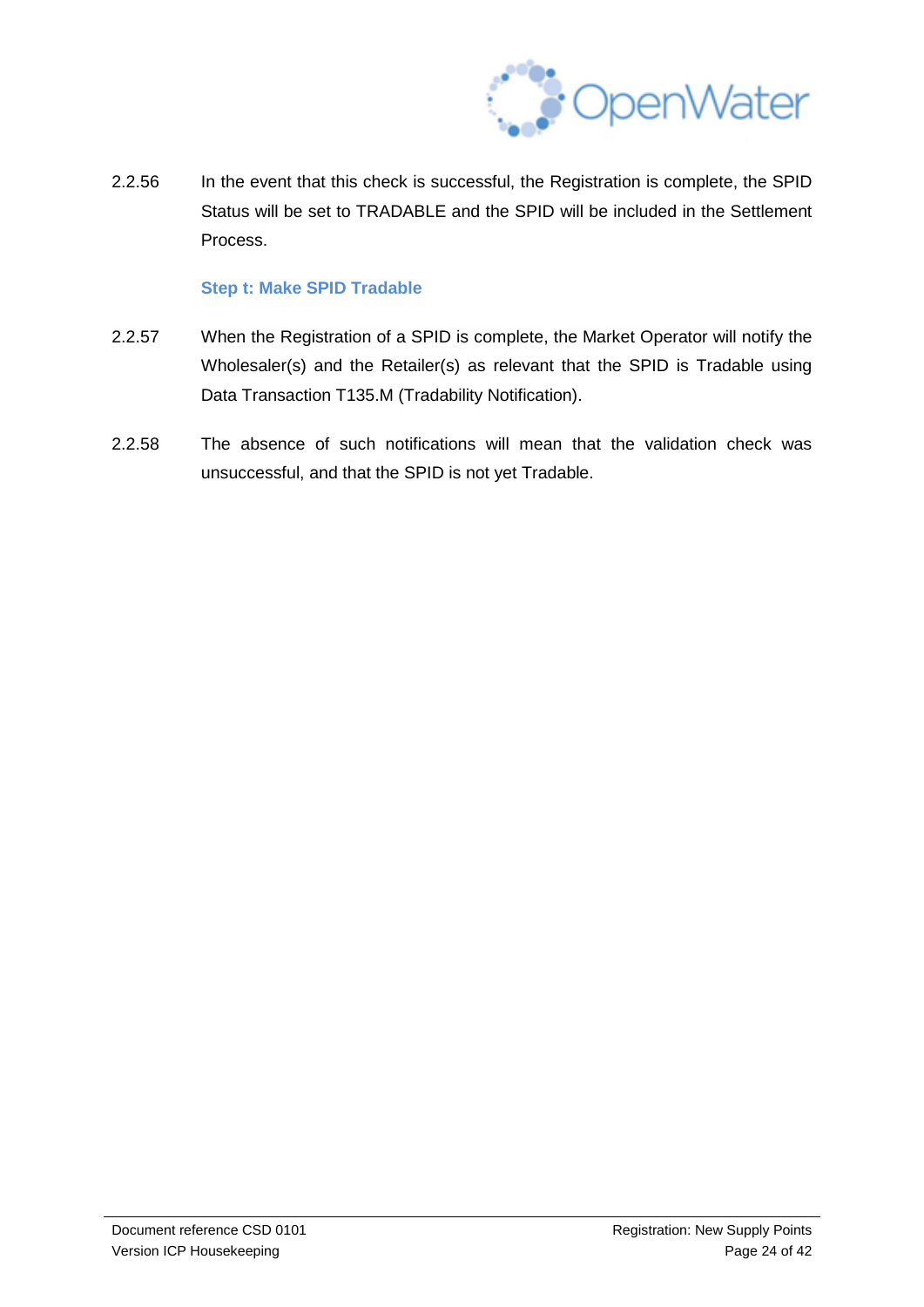

### **3. Monitoring, reporting, correcting and completing the Registration of New Supply Points**

### **3.1 Monitoring and reporting**

- 3.1.1 In accordance with CSD 0302 (Standing Reports and Data Extracts), the Market Operator shall provide the Trading Parties with the New and Partial SPIDs report (known as NAPS) which contains information about SPID Status.
- 3.1.2 The Market Operator will monitor all partial Registrations in accordance with CSD 0002 (Market Performance Framework).

### **3.2 Correcting and completing the Registration of New Supply Points**

- 3.2.1 It is the responsibility of each Trading Party to monitor the NAPS report, and to submit appropriate data so that the SPID can be made Tradable.
- 3.2.2 If a SPID has been Registered in error, it is the responsibility of the Wholesaler to submit an appropriate T115.W (Declare Disconnection/Reconnection) Data Transaction to Deregister the SPID.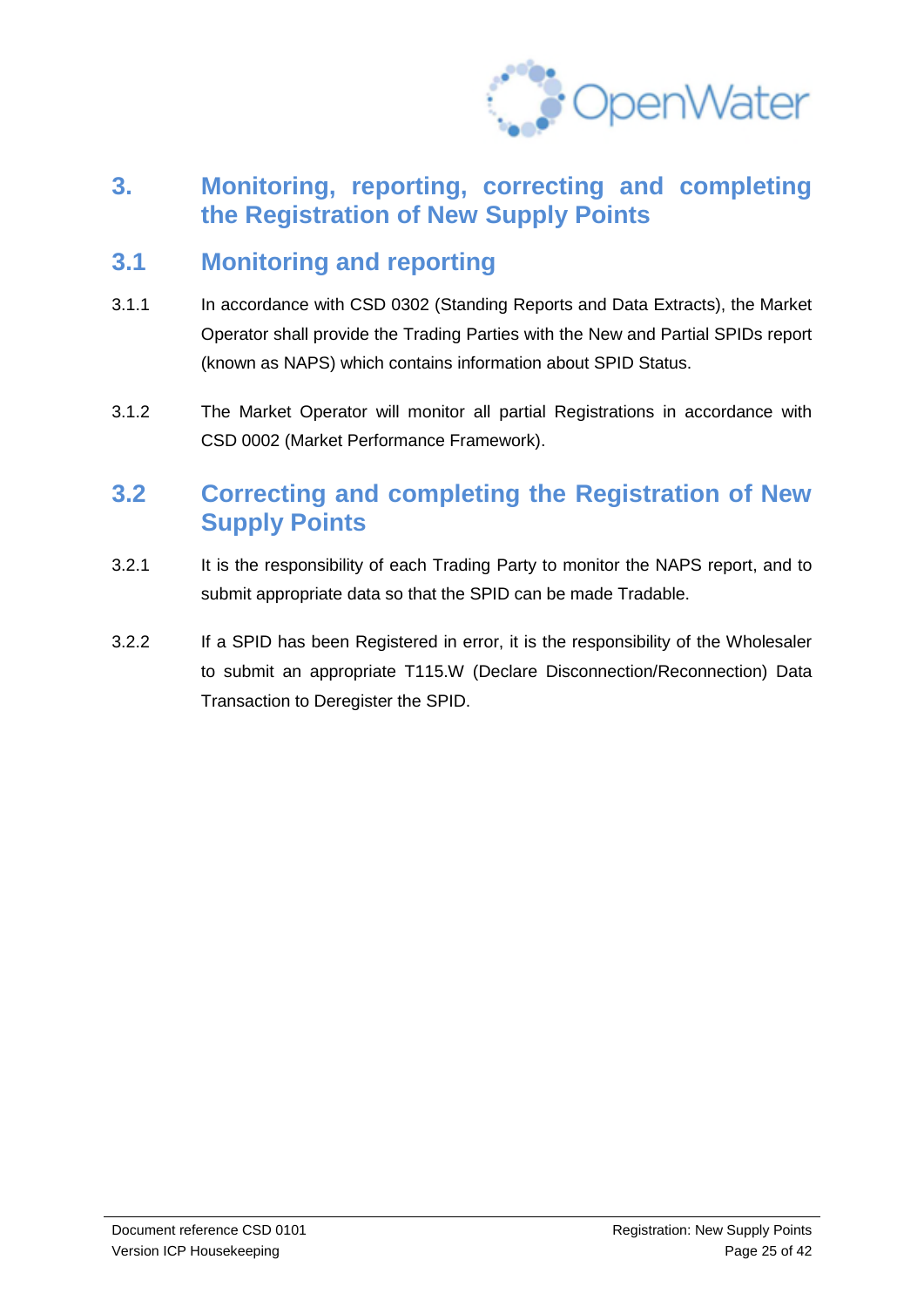

## **4. Process Diagrams**



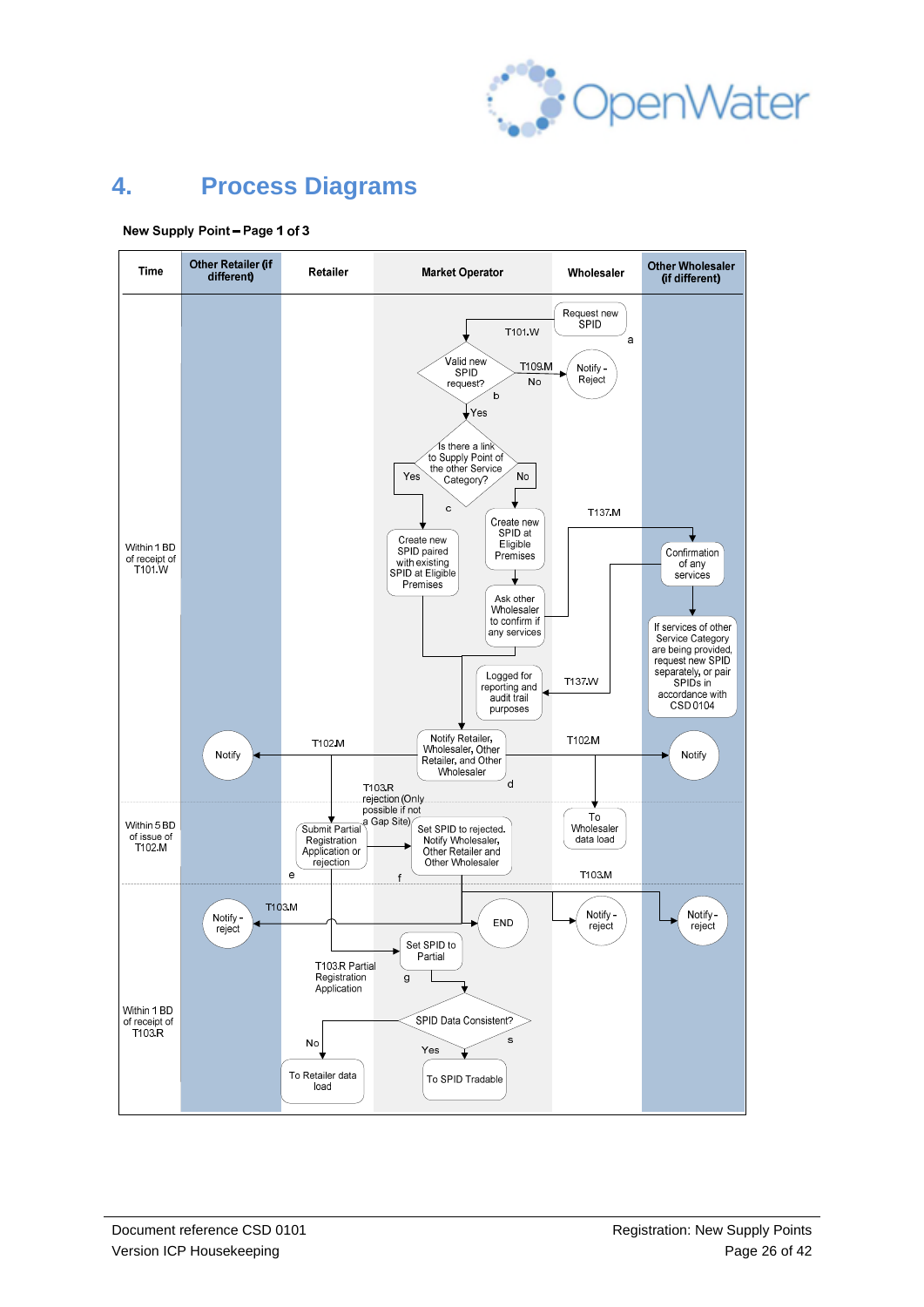



#### New Supply Point - Page 2 of 3

Document reference CSD 0101 Registration: New Supply Points

Version ICP Housekeeping **Page 27 of 42** Version ICP Housekeeping Page 27 of 42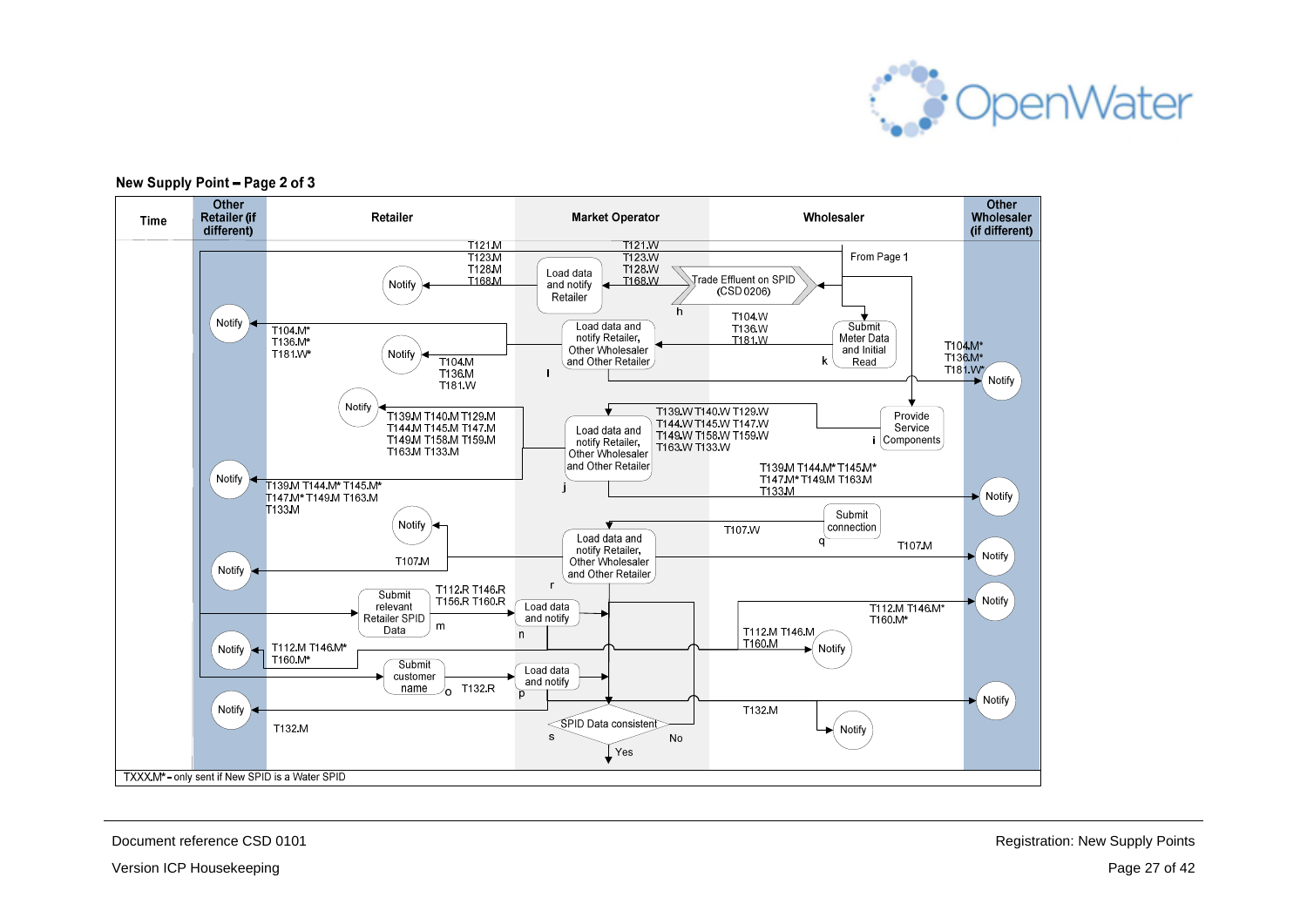

#### New Supply Point - Page 3 of 3

| <b>Time</b> | <b>Other Retailer</b><br>(if different) | Retailer           | <b>Market</b><br>Operator                                                                                                           | Wholesaler | Other Wholesaler<br>(if different) |
|-------------|-----------------------------------------|--------------------|-------------------------------------------------------------------------------------------------------------------------------------|------------|------------------------------------|
|             | Notified                                | Notified<br>T135.M | From Page 2<br>Make SPID Tradable.<br>notify Retailer,<br>Wholesaler, Other<br>Wholesaler and<br>Other Retailer<br>t<br>${\sf END}$ | Notified   | Notified                           |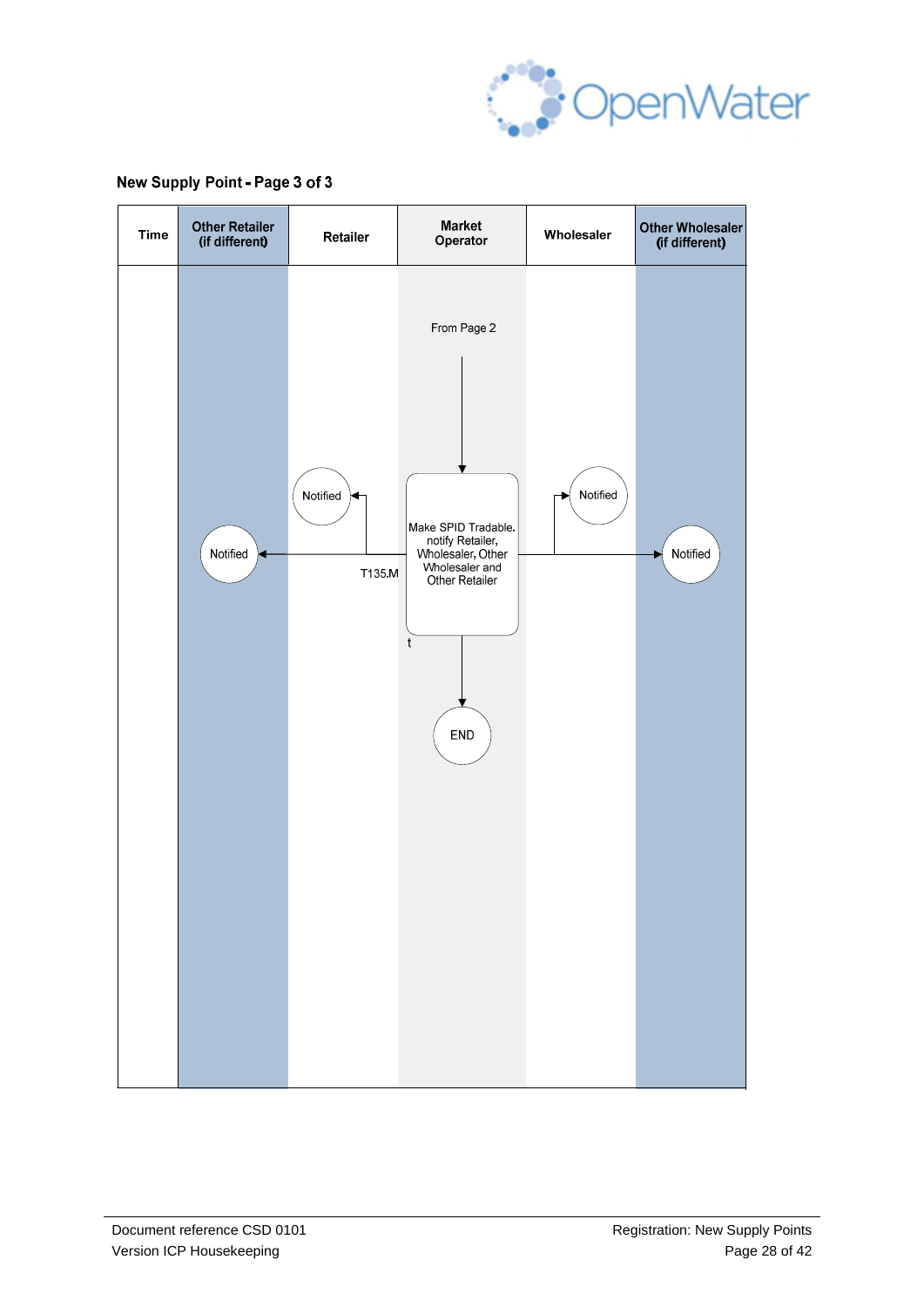

## **5. Interface and timetable requirements**

| <b>Step</b> | <b>Action/</b><br><b>Decision</b> | <b>Process Step</b>                                                                                                                                                | <b>From</b>        | To                     | Time parameter                                 | <b>Comments</b> | <b>Data</b><br><b>Transaction</b> |
|-------------|-----------------------------------|--------------------------------------------------------------------------------------------------------------------------------------------------------------------|--------------------|------------------------|------------------------------------------------|-----------------|-----------------------------------|
| а           | A                                 | Submit request for New<br><b>SPID</b>                                                                                                                              | Wholesaler         | <b>Market Operator</b> | In accordance with<br><b>Operational Terms</b> |                 | T101.W                            |
| b           | D                                 | <b>Market Operator</b><br>validates transaction                                                                                                                    | Market<br>Operator | Wholesaler             | Within 1 BD of receipt<br>of T101.W            |                 | T109.M                            |
| C           | D/A                               | Identify if SPID can be<br>paired. If not, ask<br>Other Wholesaler to<br>confirm if any Water<br><b>Services or Sewerage</b><br>Services provided, as<br>relevant. | Market<br>Operator | Other<br>Wholesaler    | Within 1 BD of receipt<br>of T101.W            |                 | T137.M                            |
|             |                                   | Allocate Retailer using<br><b>Gap Site Allocation</b><br>Process if none<br>identified.<br>Create SPID.                                                            |                    |                        |                                                |                 |                                   |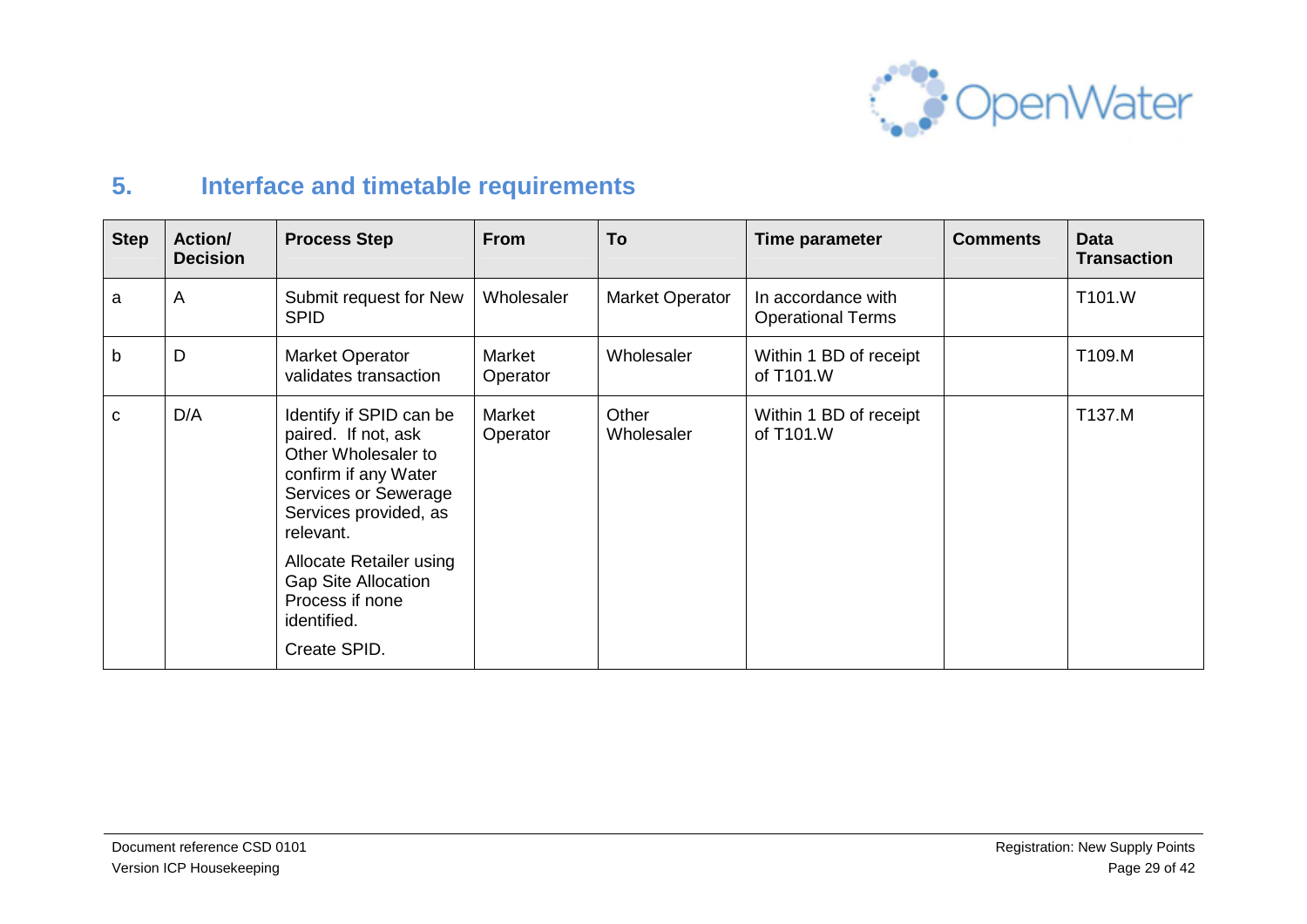

| <b>Step</b> | Action/<br><b>Decision</b> | <b>Process Step</b>                                                                                                                                                                             | <b>From</b>        | To                                                                 | Time parameter                      | <b>Comments</b> | <b>Data</b><br><b>Transaction</b> |
|-------------|----------------------------|-------------------------------------------------------------------------------------------------------------------------------------------------------------------------------------------------|--------------------|--------------------------------------------------------------------|-------------------------------------|-----------------|-----------------------------------|
| d           | A                          | Notify Wholesaler,<br>Retailer, Other Retailer<br>(if different) and Other<br>Wholesaler (if different<br>and not already asked<br>to confirm if any Water<br>Services or Sewerage<br>Services) | Market<br>Operator | Wholesaler,<br>Other<br>Wholesaler,<br>Retailer, Other<br>Retailer | Within 1 BD of receipt<br>of T101.W |                 | T102.M                            |
| e           | A                          | <b>Submit Partial</b><br><b>Registration Application</b>                                                                                                                                        | Retailer           | Market Operator                                                    | Within 5 BD of issue of<br>T102.M   |                 | T103.R                            |
| e           | A                          | Submit rejection of<br><b>Partial Registration</b><br>Application                                                                                                                               | Retailer           | <b>Market Operator</b>                                             | Within 5 BD of issue of<br>T102.M   |                 | T103.R                            |
|             | A                          | Set SPID Status to<br><b>REJECTED Send back</b><br>to Wholesaler. Notify<br><b>Other Retailer and</b><br>Other Wholesaler as<br>relevant.                                                       | Market<br>Operator | Wholesaler,<br>Other<br>Wholesaler,<br><b>Other Retailer</b>       | Within 1 BD of receipt<br>of T103.R |                 | T103.M                            |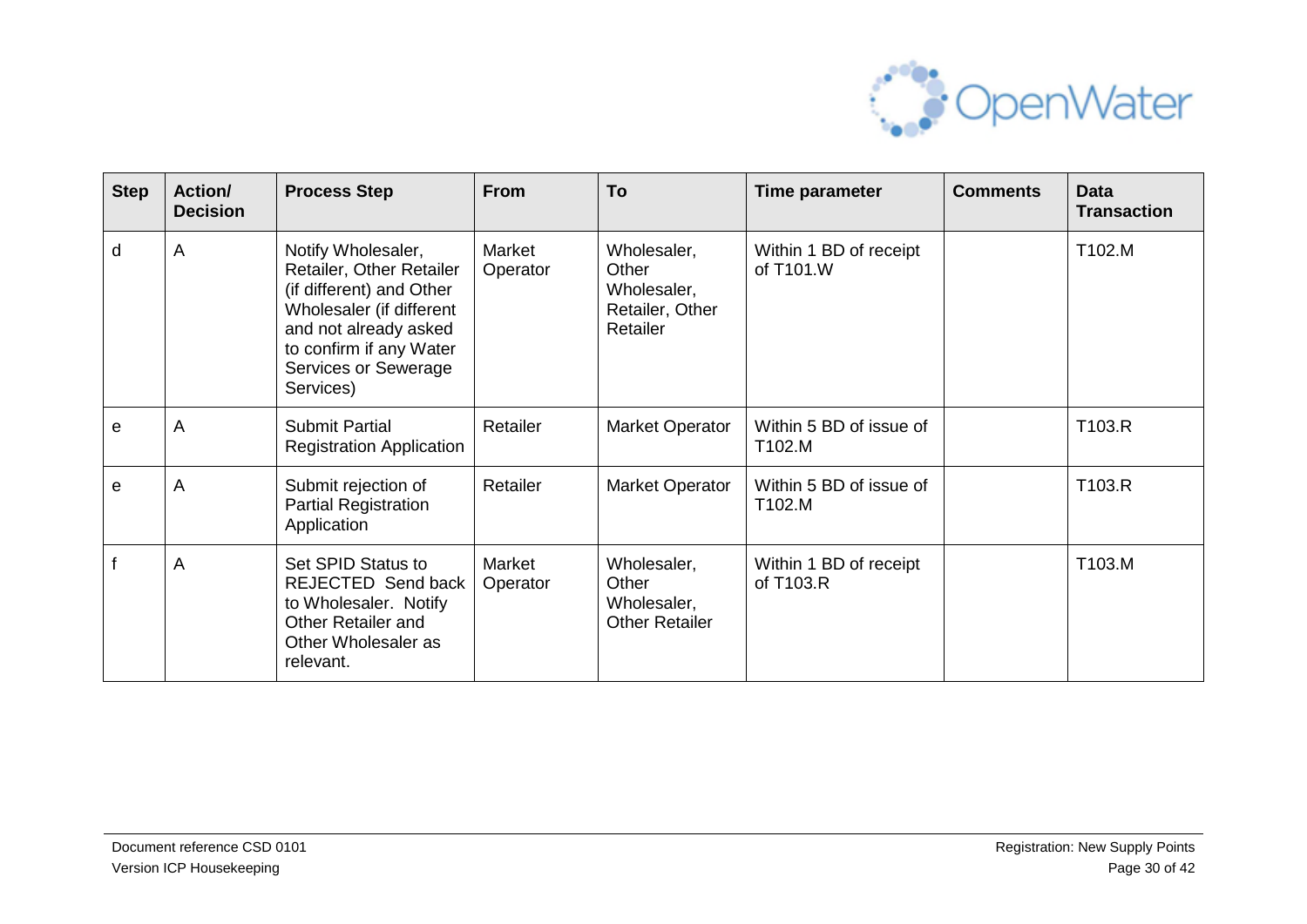

| <b>Step</b> | <b>Action/</b><br><b>Decision</b> | <b>Process Step</b>                                                                                    | From               | To                     | Time parameter                                                   | <b>Comments</b> | <b>Data</b><br><b>Transaction</b>    |
|-------------|-----------------------------------|--------------------------------------------------------------------------------------------------------|--------------------|------------------------|------------------------------------------------------------------|-----------------|--------------------------------------|
| g           | $\overline{A}$                    | <b>Process Partial</b><br><b>Registration Application</b><br>Check if SPID Data<br>consistent (step s) | Market<br>Operator |                        | Within 1 BD of receipt<br>of T103.R                              |                 |                                      |
| h.          | $\overline{A}$                    | Submit Discharge Point<br>data                                                                         | Wholesaler         | <b>Market Operator</b> |                                                                  |                 | T121.W<br>T123.W<br>T128.W<br>T168.W |
| h           | $\overline{A}$                    | Notify Discharge Point<br>data                                                                         | Market<br>Operator | Retailer               | Within 1 BD of receipt<br>of T121.W, T123.W,<br>T128.W or T168.W |                 | T121.M<br>T123.M<br>T128.M<br>T168.M |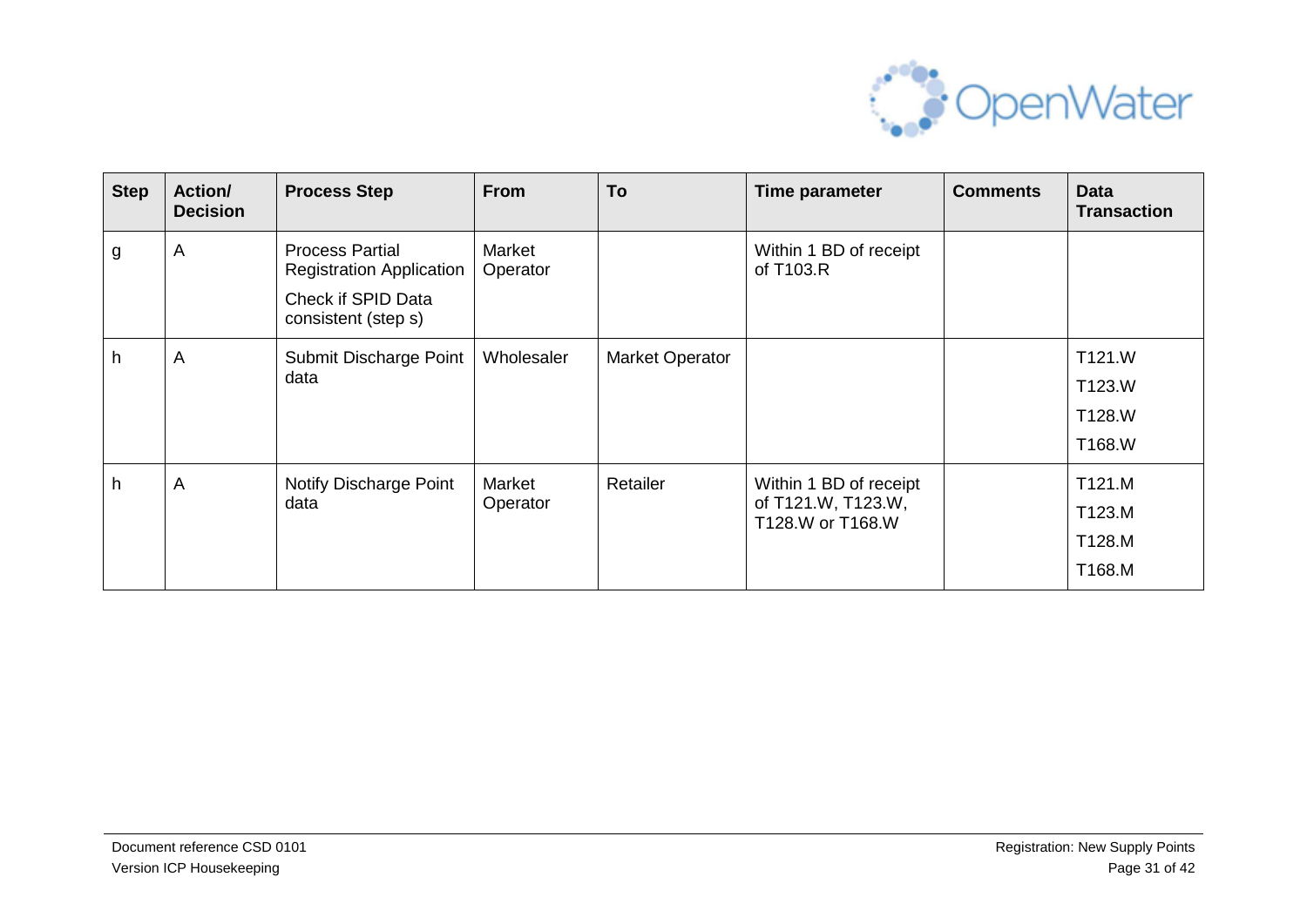

| <b>Step</b> | <b>Action/</b><br><b>Decision</b> | <b>Process Step</b>                                                                                                                                                                                                         | <b>From</b>        | To                                                  | Time parameter                                    | <b>Comments</b> | <b>Data</b><br><b>Transaction</b>                                                                          |
|-------------|-----------------------------------|-----------------------------------------------------------------------------------------------------------------------------------------------------------------------------------------------------------------------------|--------------------|-----------------------------------------------------|---------------------------------------------------|-----------------|------------------------------------------------------------------------------------------------------------|
|             | A                                 | <b>Provide Service</b><br>Components<br>Check if SPID Data<br>consistent (step s)<br><b>Provide Service</b><br><b>Component Data</b><br>Provide Special<br>Agreement information<br>Provide Core Data<br>affecting charging | Wholesaler         | Market Operator                                     |                                                   |                 | T139.W<br>T140.W<br>T129.W<br>T144.W<br>T145.W<br>T147.W<br>T149.W<br>T158.W<br>T159.W<br>T163.W<br>T133.W |
|             | A                                 | Load data and notify<br>Retailer, Other<br>Wholesaler and Other<br>Retailer as relevant                                                                                                                                     | Market<br>Operator | Other<br>Wholesaler,<br>Retailer, Other<br>Retailer | Within 1 BD of receipt<br>of relevant transaction |                 | T139.M<br>T149.M<br>T163.M<br>T133.M                                                                       |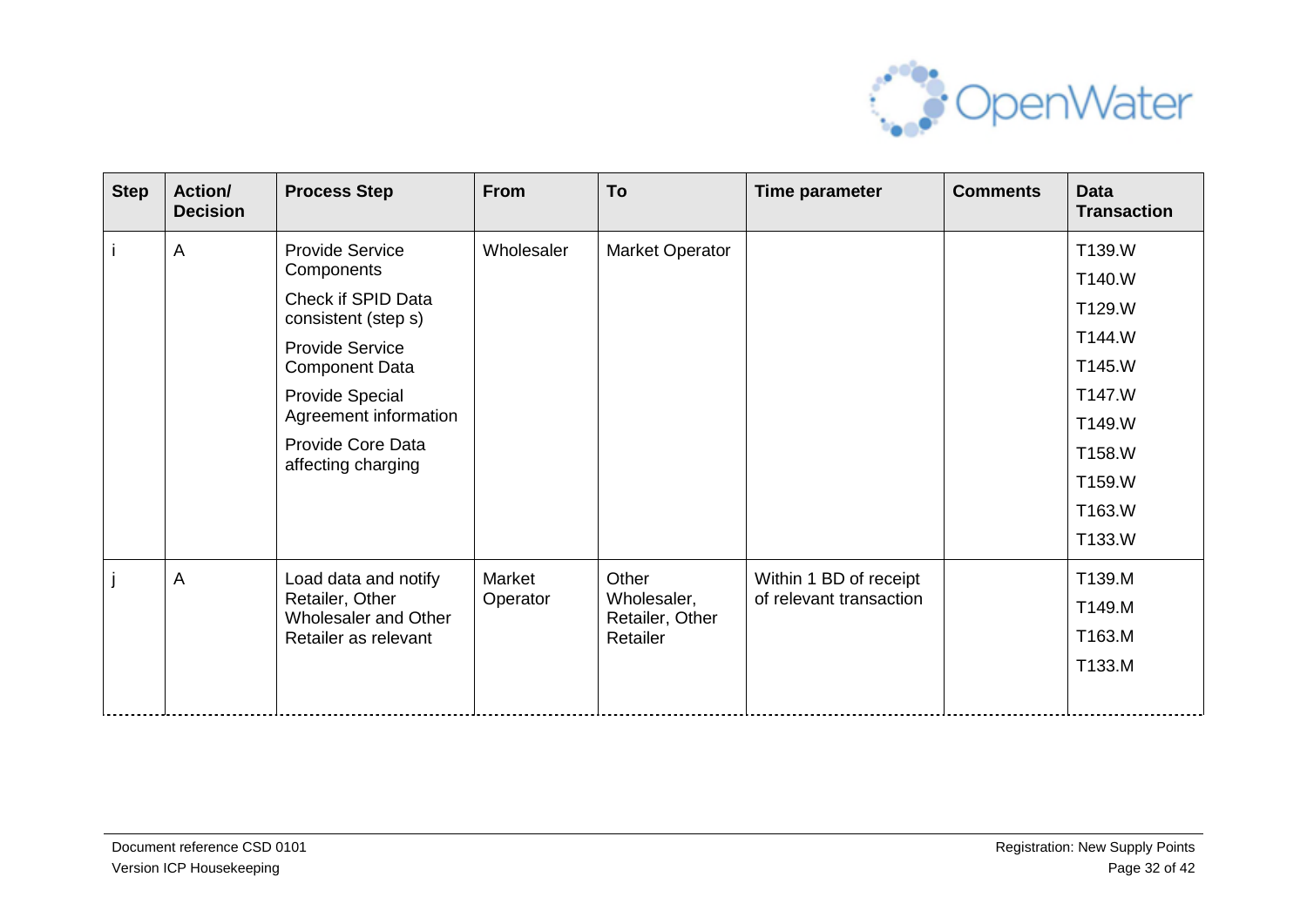

| <b>Step</b>  | <b>Action/</b><br><b>Decision</b> | <b>Process Step</b>                                                                                                        | <b>From</b> | To                                                                                                                                            | Time parameter | <b>Comments</b> | <b>Data</b><br><b>Transaction</b>    |
|--------------|-----------------------------------|----------------------------------------------------------------------------------------------------------------------------|-------------|-----------------------------------------------------------------------------------------------------------------------------------------------|----------------|-----------------|--------------------------------------|
|              |                                   |                                                                                                                            |             | Other<br>Wholesaler<br>(unless Other<br>Wholesaler is<br>Water), Retailer,<br><b>Other Retailer</b><br>(unless Other<br>Retailer is<br>Water) |                |                 | T144.M<br>T145.M<br>T147.M           |
|              |                                   |                                                                                                                            |             | Retailer                                                                                                                                      |                |                 | T129.M<br>T140.M<br>T158.M<br>T159.M |
| $\mathsf{k}$ | $\overline{A}$                    | Provide meter details,<br>Initial Read,<br>Association /<br>Disassociation of meter<br>with SPID and Meter<br>Network data | Wholesaler  | <b>Market Operator</b>                                                                                                                        |                |                 | T104.W<br>T136.W<br>T181.W           |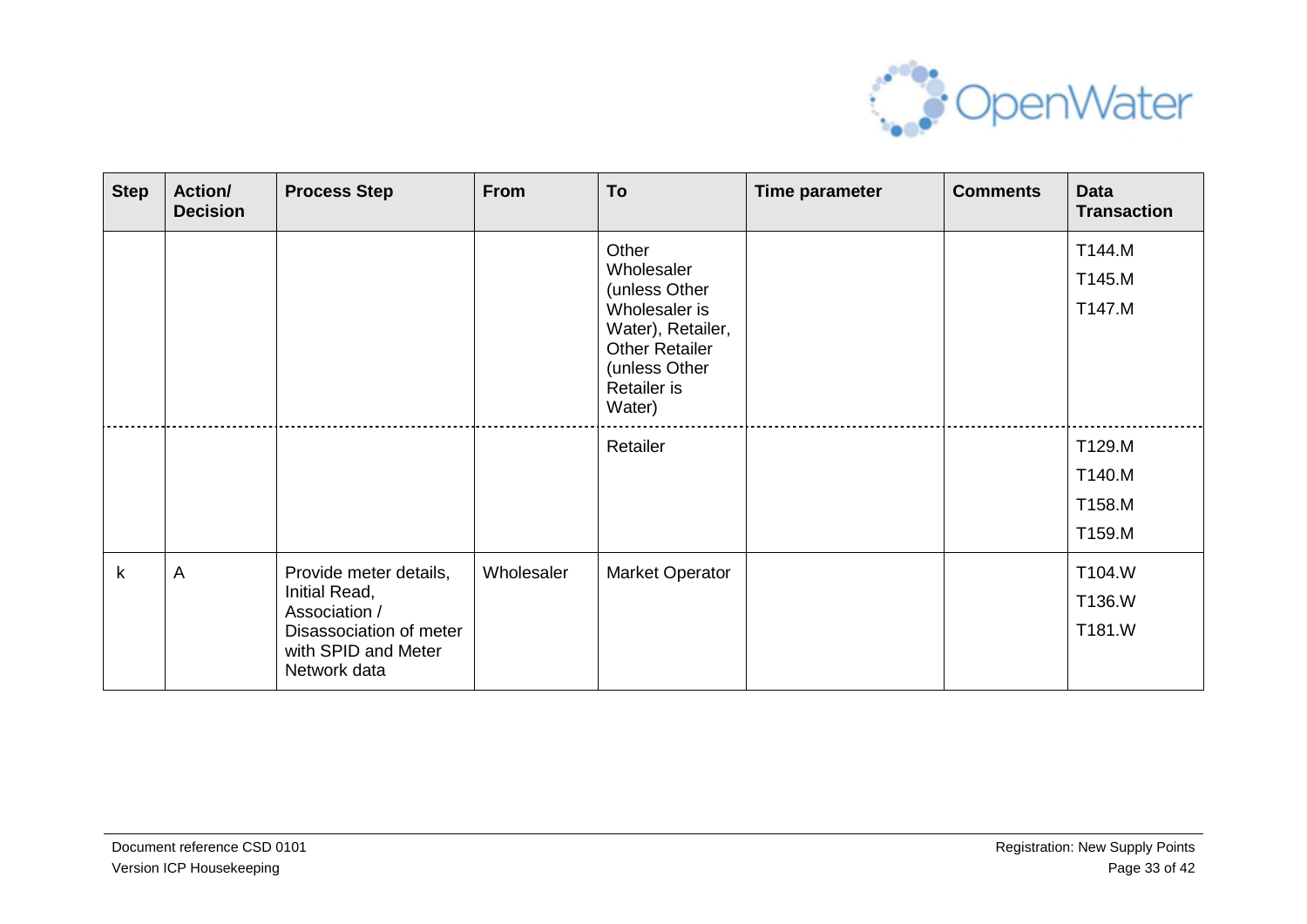

| <b>Step</b> | Action/<br><b>Decision</b> | <b>Process Step</b>                                                                                                                                                                                                                                                      | <b>From</b>        | To                                                                                                                                            | Time parameter                                    | <b>Comments</b> | <b>Data</b><br><b>Transaction</b>    |
|-------------|----------------------------|--------------------------------------------------------------------------------------------------------------------------------------------------------------------------------------------------------------------------------------------------------------------------|--------------------|-----------------------------------------------------------------------------------------------------------------------------------------------|---------------------------------------------------|-----------------|--------------------------------------|
|             | A                          | Validate and load data<br>and notify Retailer,<br>Other Wholesaler and<br>Other Retailer as<br>relevant of meter<br>details, meter read,<br>Association /<br>Disassociation of meter<br>with SPID and meter<br>Network data<br>Check if SPID data<br>consistent (step s) | Market<br>Operator | Other<br>Wholesaler<br>(unless Other<br>Wholesaler is<br>Water), Retailer,<br><b>Other Retailer</b><br>(unless Other<br>Retailer is<br>Water) | Within 1 BD of receipt<br>of relevant transaction |                 | T104.M<br>T136.M<br>T181.M           |
| m           | A                          | <b>Submit Yearly Volume</b><br>Estimate, occupancy<br>status, meter location<br>data and billing address                                                                                                                                                                 | Retailer           | <b>Market Operator</b>                                                                                                                        |                                                   |                 | T146.R<br>T112.R<br>T156.R<br>T160.R |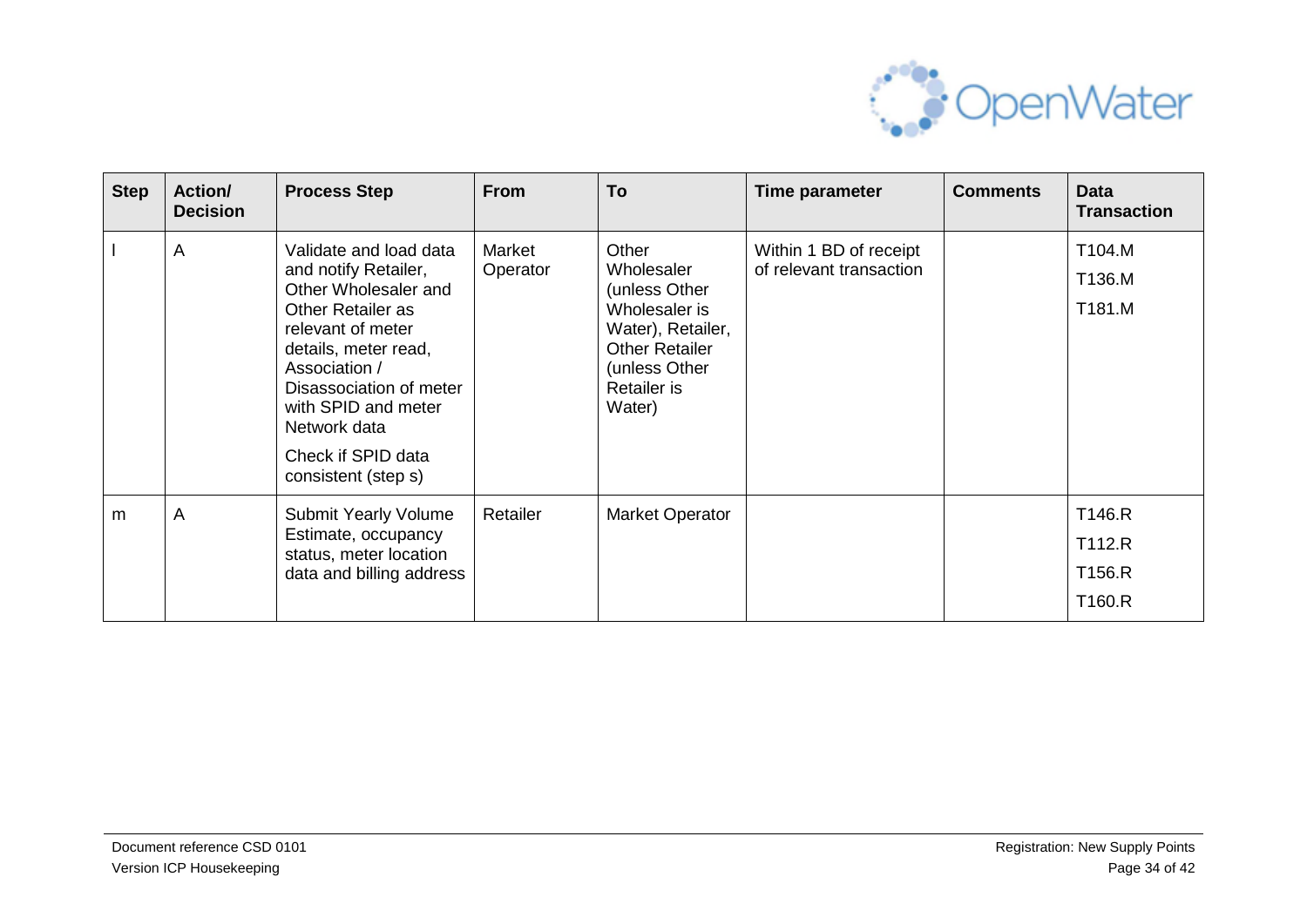

| <b>Step</b> | <b>Action/</b><br><b>Decision</b> | <b>Process Step</b>                                                                                                                                                 | <b>From</b>        | To                                                                                                                                       | Time parameter                                    | <b>Comments</b>                   | <b>Data</b><br><b>Transaction</b> |
|-------------|-----------------------------------|---------------------------------------------------------------------------------------------------------------------------------------------------------------------|--------------------|------------------------------------------------------------------------------------------------------------------------------------------|---------------------------------------------------|-----------------------------------|-----------------------------------|
| n.          | A                                 | Validate and load<br><b>Yearly Volume</b><br>Estimate, occupancy<br>status, meter location<br>data and notify<br>Wholesaler(s) and<br>Other Retailer as<br>relevant | Market<br>Operator | Wholesaler,<br>Other<br>Wholesaler<br>(unless Other<br>Wholesaler is<br>Water), Other<br>Retailer (unless<br>Other Retailer is<br>Water) | Within 1 BD of receipt<br>of relevant transaction |                                   | T146.M<br>T160.M                  |
|             |                                   |                                                                                                                                                                     |                    | Wholesaler,<br>Other<br>Wholesaler,<br>Other Retailer,<br>Incoming<br>Retailer                                                           |                                                   |                                   | T112.M                            |
| n.          | A                                 | Validate and load billing<br>address data                                                                                                                           | Market<br>Operator |                                                                                                                                          | Within 1 BD of receipt<br>of relevant transaction | No<br>notifications<br>are issued |                                   |
| O           | A                                 | Provide customer name                                                                                                                                               | Retailer           | <b>Market Operator</b>                                                                                                                   |                                                   |                                   | T132.R                            |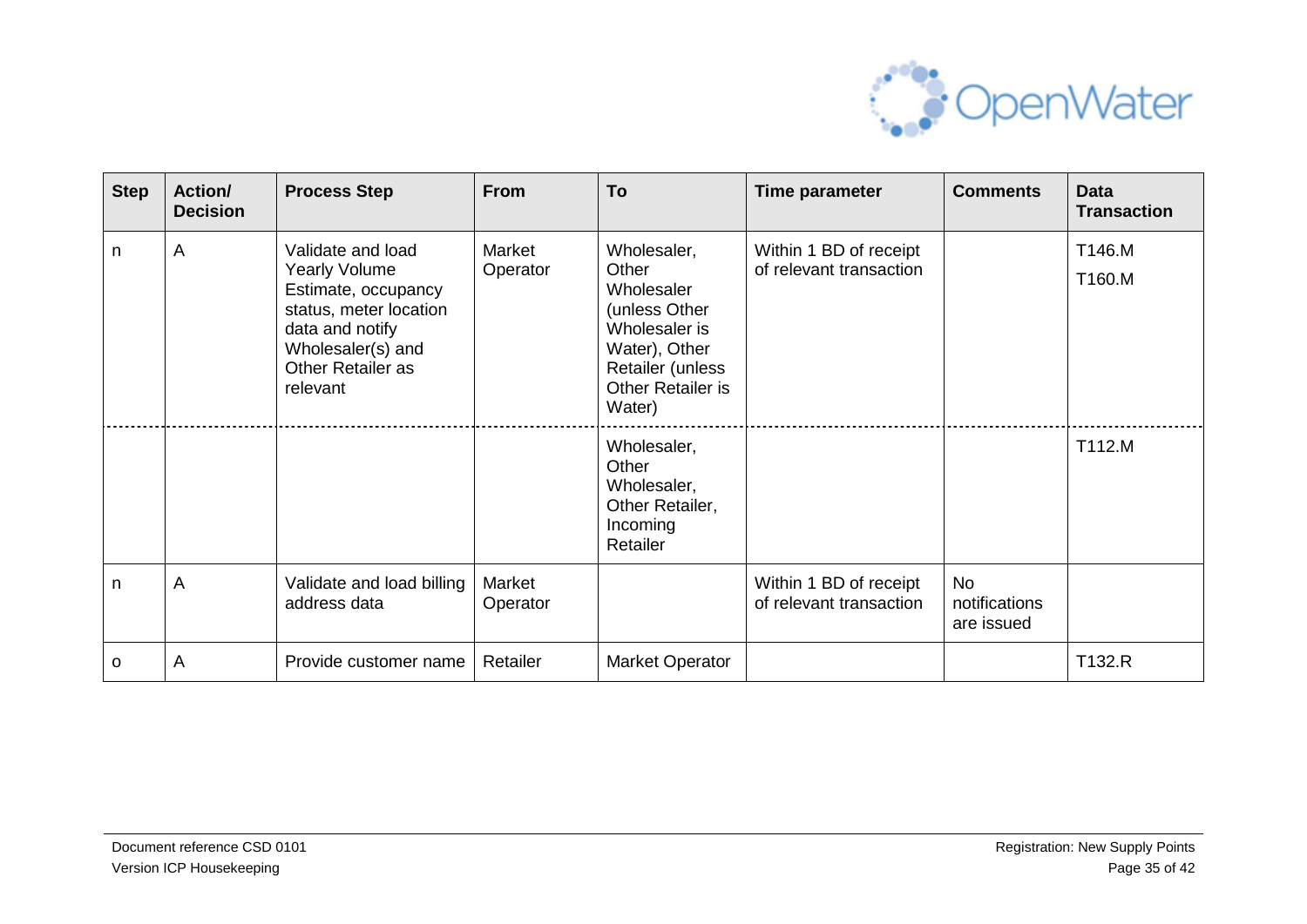

| <b>Step</b> | <b>Action/</b><br><b>Decision</b> | <b>Process Step</b>                                                                               | <b>From</b>        | To                                                           | Time parameter                                                                                                                                                                                                                                                                                                                                                           | <b>Comments</b> | <b>Data</b><br><b>Transaction</b> |
|-------------|-----------------------------------|---------------------------------------------------------------------------------------------------|--------------------|--------------------------------------------------------------|--------------------------------------------------------------------------------------------------------------------------------------------------------------------------------------------------------------------------------------------------------------------------------------------------------------------------------------------------------------------------|-----------------|-----------------------------------|
| p           | A                                 | Validate and load data<br>and notify<br>Wholesaler(s) and<br><b>Other Retailer as</b><br>relevant | Market<br>Operator | Wholesaler,<br>Other<br>Wholesaler,<br><b>Other Retailer</b> | Within 1 BD of receipt<br>of T132.R                                                                                                                                                                                                                                                                                                                                      |                 | T132.M                            |
| q           | $\overline{A}$                    | Submit Supply Point<br><b>Effective From Date</b>                                                 | Wholesaler         | Market Operator                                              | New connection: Within<br>five (5) Business Days<br>of the date of<br>connection for activities<br>undertaken by the<br>Wholesaler, and eight<br>(8) Business Days of<br>the date of connection<br>for activities undertaken<br>by an Accredited Entity.<br>Entry Change of Use or<br>Gap Site: no later than<br>ten (10) Business Days<br>after receiving the<br>T102.M |                 | T107.W                            |
|             | $\overline{A}$                    | Validate and load data<br>and notify Retailer(s)<br>and Other Wholesaler<br>as relevant           | Market<br>Operator | Other<br>Wholesaler,<br>Retailer, Other<br>Retailer          | Within 1 BD of receipt<br>of T107.M                                                                                                                                                                                                                                                                                                                                      |                 | T107.M                            |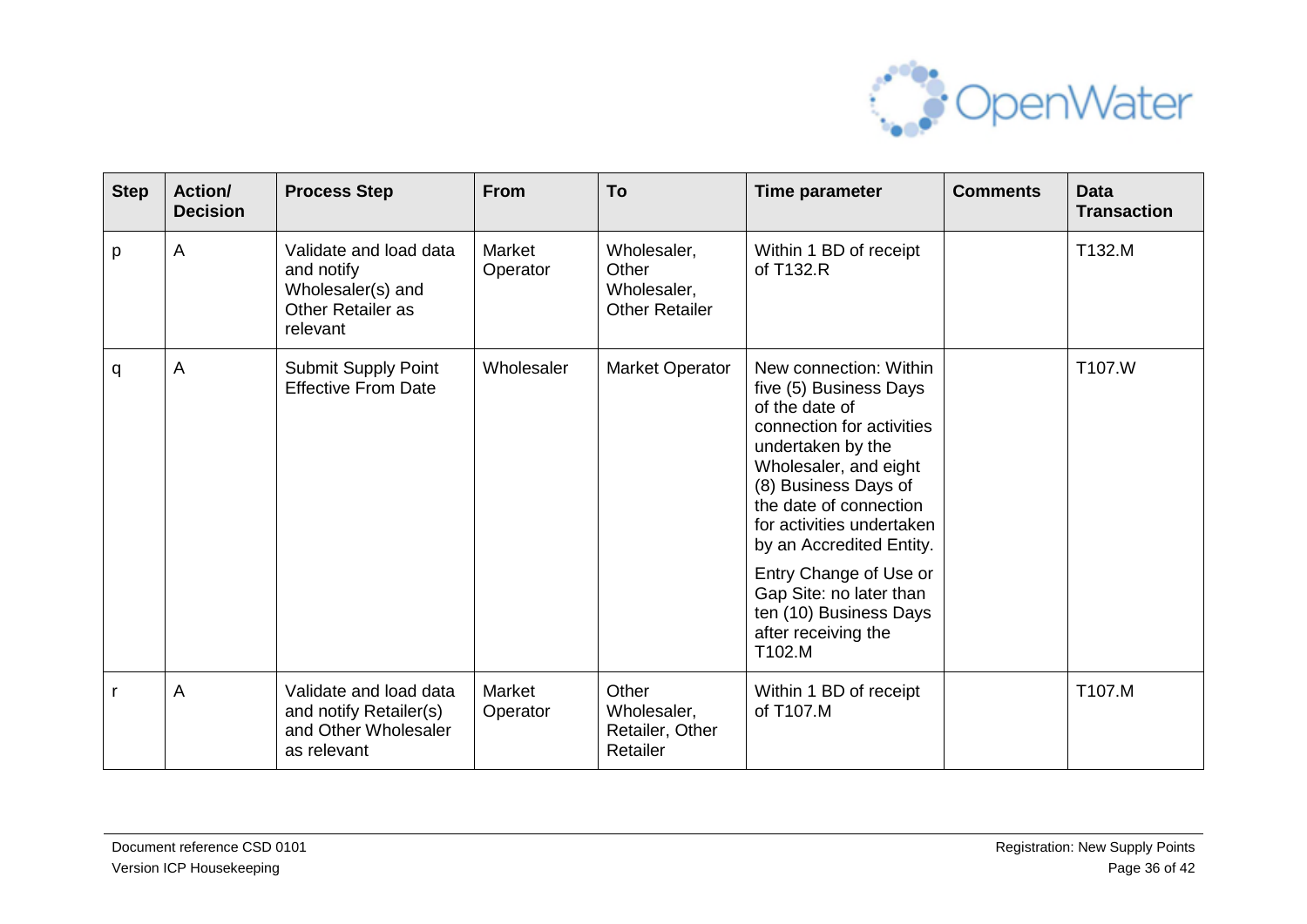

| <b>Step</b> | <b>Action/</b><br><b>Decision</b> | <b>Process Step</b>                                                                                                 | <b>From</b>        | To                                                                 | Time parameter | <b>Comments</b> | <b>Data</b><br><b>Transaction</b> |
|-------------|-----------------------------------|---------------------------------------------------------------------------------------------------------------------|--------------------|--------------------------------------------------------------------|----------------|-----------------|-----------------------------------|
| s           | D                                 | Verify SPID Data<br>consistent                                                                                      | Market<br>Operator |                                                                    |                |                 |                                   |
|             | A                                 | Make SPID Tradable;<br>notify Wholesaler,<br>Other Wholesaler,<br><b>Retailer and Other</b><br>Retailer as relevant | Market<br>Operator | Wholesaler,<br>Other<br>Wholesaler,<br>Retailer, Other<br>Retailer |                |                 | T135.M                            |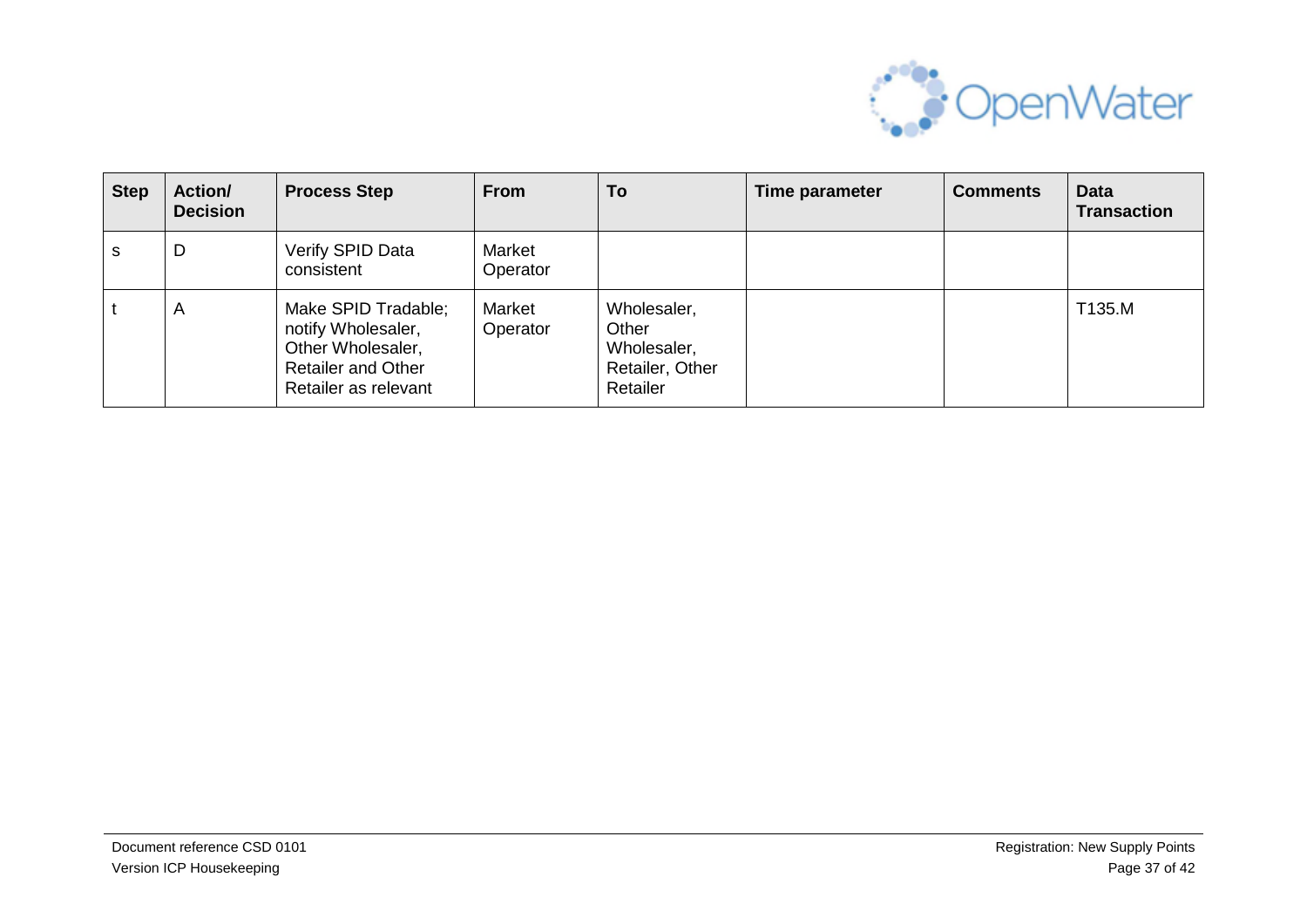

### **A. Appendix: Validation checks**

### **A.1 Introduction**

- A.1.1 A number of validation checks occur in the Central Systems during the processes described in this CSD. These are detailed here. The intention of this appendix is to provide a list of checks, in order to facilitate the Data Owner providing the data in full and in the correct timeframe.
- A.1.2 The validation checks identified here do not include the basic validation checks against the Data Transactions and Data Items as defined in CSD 0301 (Data Catalogue) i.e. population of all required Data Items, checking that relevant Data Items conform to the valid set, and type checking of all Data Items.

### **A.2 Validation**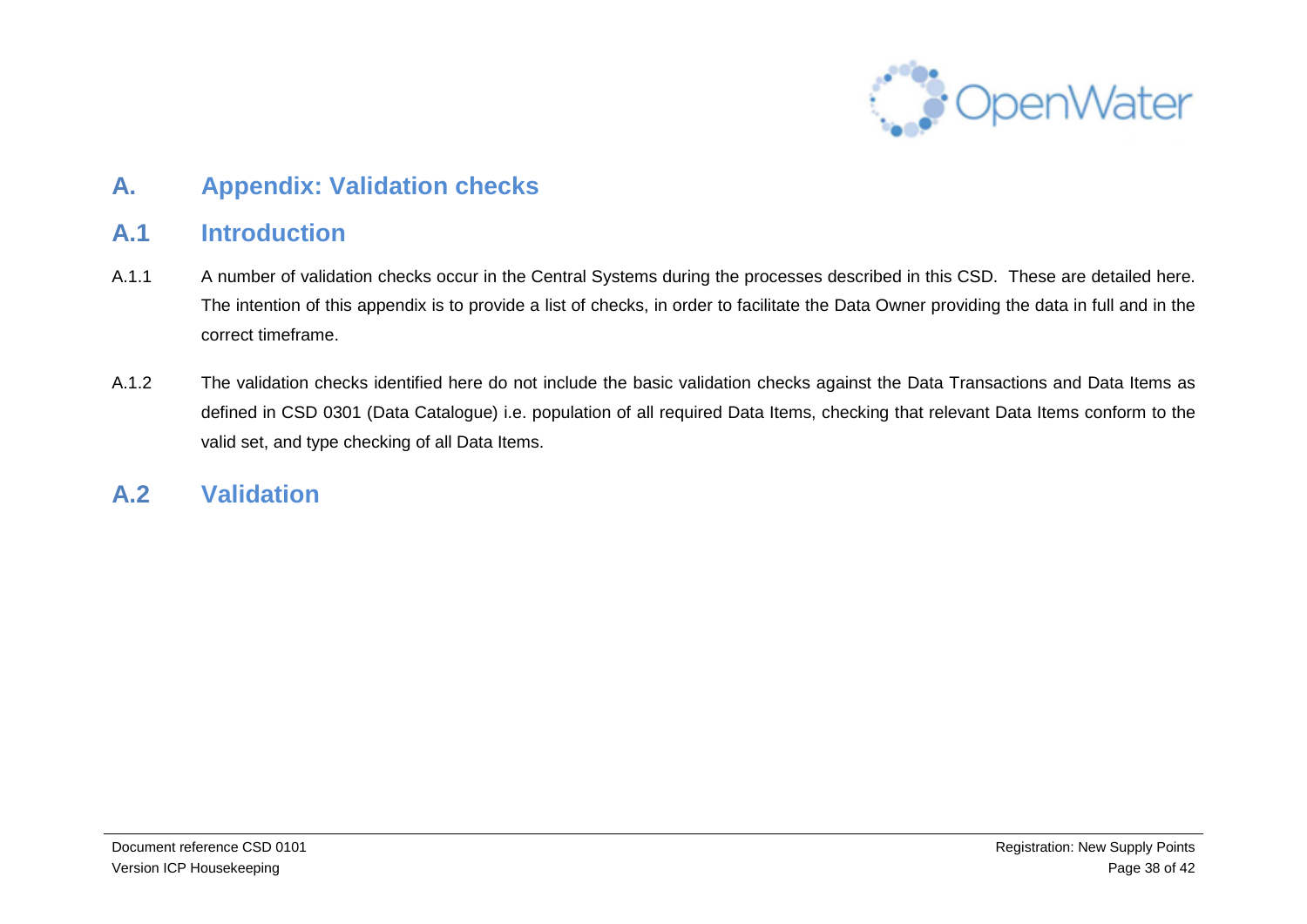

| <b>Step</b>             | <b>Data Owner</b> | <b>Transaction</b>                        | <b>Market Operator data validation</b>                                                    |  |
|-------------------------|-------------------|-------------------------------------------|-------------------------------------------------------------------------------------------|--|
| b                       | Wholesaler        | T101.W                                    | Retailer licensed for Service Category in Wholesaler's Area                               |  |
|                         |                   |                                           | Valid Pairing Reference Absence Reason Code provided, if no Pairing Reference<br>provided |  |
|                         |                   |                                           | Valid Reason Code provided, if:                                                           |  |
|                         |                   |                                           | no VOA BA Reference,                                                                      |  |
|                         |                   |                                           | or VOA BA Reference is different to the paired SPID if one has been<br>identified.        |  |
|                         |                   |                                           | Valid Reason Code provided, if:                                                           |  |
|                         |                   |                                           | no UPRN,                                                                                  |  |
|                         |                   |                                           | or UPRN is different to the paired SPID if one has been identified.                       |  |
|                         | Retailer          | T103.R                                    | SPID has SPID Status of NEW                                                               |  |
|                         |                   |                                           | SPID is not a Gap Site                                                                    |  |
| Retailer<br>T103.R<br>g |                   |                                           | Retailer licensed for Service Category in Wholesaler's Area                               |  |
|                         |                   |                                           | SPID has SPID Status of NEW                                                               |  |
|                         | Wholesaler        | T139.W<br>SPID has SPID Status of PARTIAL |                                                                                           |  |
|                         |                   | T140.W                                    | All Service Components switched on have valid Tariffs                                     |  |
| 0                       | Wholesaler        | T132.W                                    | customer name is in a valid format                                                        |  |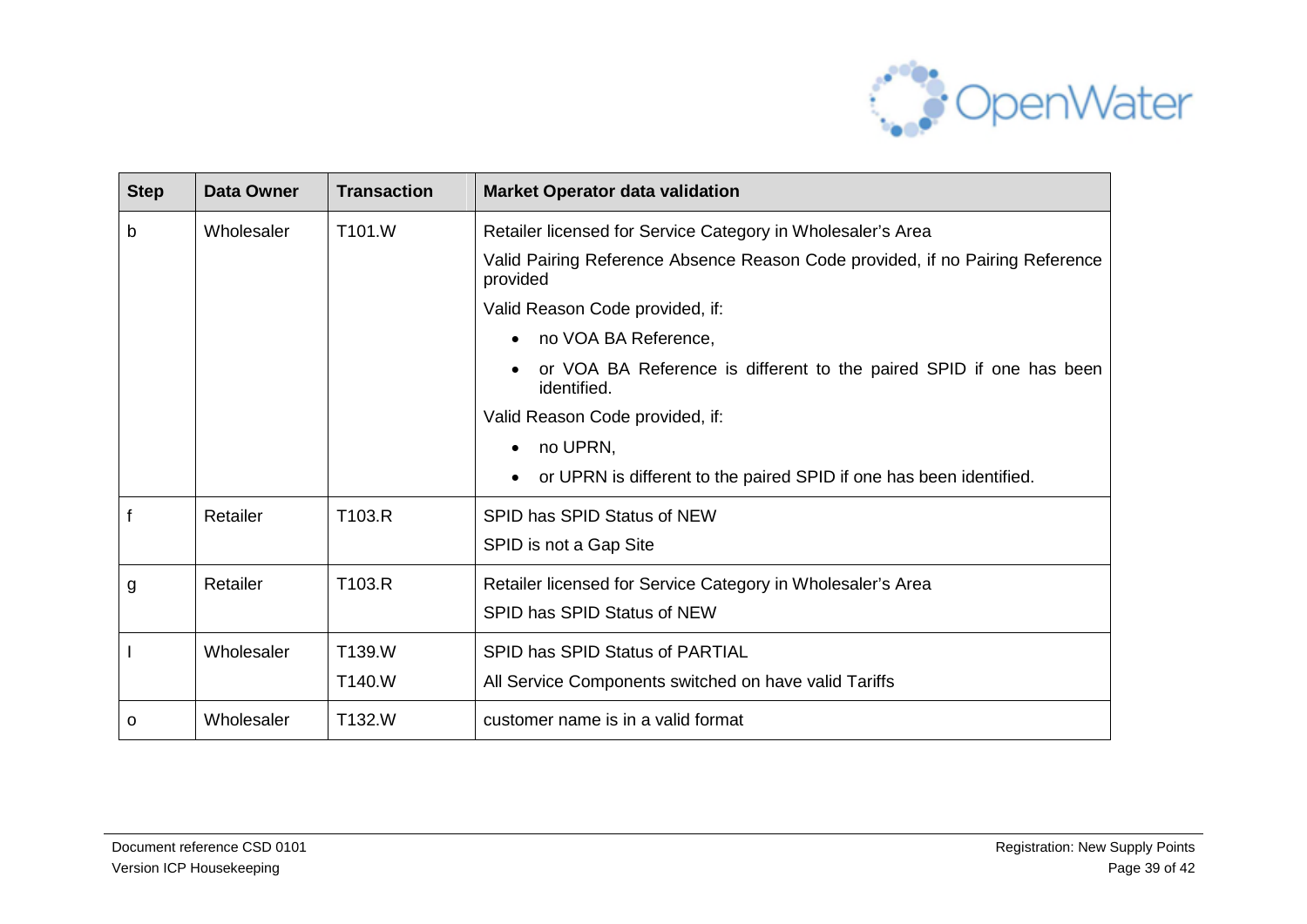

| <b>Step</b> | Data Owner | Transaction | <b>Market Operator data validation</b>                                                                                                                |
|-------------|------------|-------------|-------------------------------------------------------------------------------------------------------------------------------------------------------|
| S           |            | Various     | <b>SPID Status must be PARTIAL</b>                                                                                                                    |
|             |            |             | At least one valid Service Component and associated Tariff is associated with the<br>SPID on the Supply Point Effective From Date                     |
|             |            |             | There is an associated meter with an Initial Read on or before the Supply Point<br>Effective From Date, if the SPID has any metered Service Component |
|             |            |             | SPID has a customer name associated with it.                                                                                                          |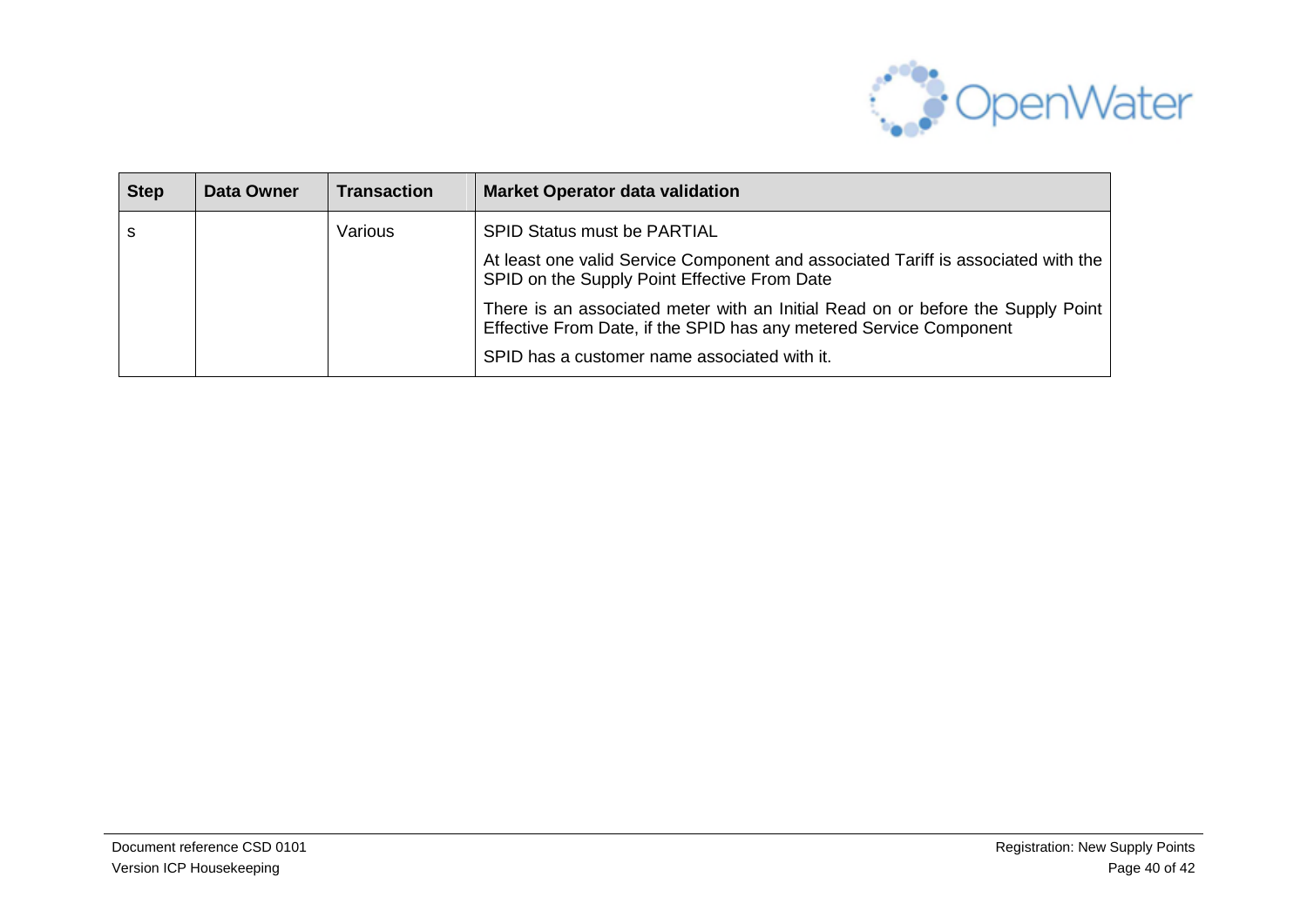

#### **Symbol Name Details** Action Action Action step. It appears in the "swimlane" of the party responsible for Advise Retailer of performing the action. acceptance and transfer date Decision  $\vert$  A decisive question rather than an Metered action. Followed by Yes or No, or sewerage occasionally Water Services or service? Sewerage Services, the process splits depending on the answer to the question in the decision diamond. To another A flow in, or input to, another Consumption Processing & process documented process Estimation From another A flow in, or output from another New Supply process documented process. Point To and from Used where a process is embedded Registration another process within another. At this point, go to the Validation embedded process chart before returning to the one in which it is embedded. End Used after a decision diamond, **END** generally to mean "do nothing" as it is the end of the process. Advised/Invoiced Used after a process step to show Advised Invoiced "passive" action on the part of a Data Transaction receiver e.g. to represent "Advised" or "Invoiced" *g* Action/Decision An alphabetic reference beside each reference step and decision. This reference appears on the table in each section to facilitate reading the table against the process flowcharts.

### **B. Appendix: process flowchart symbols**